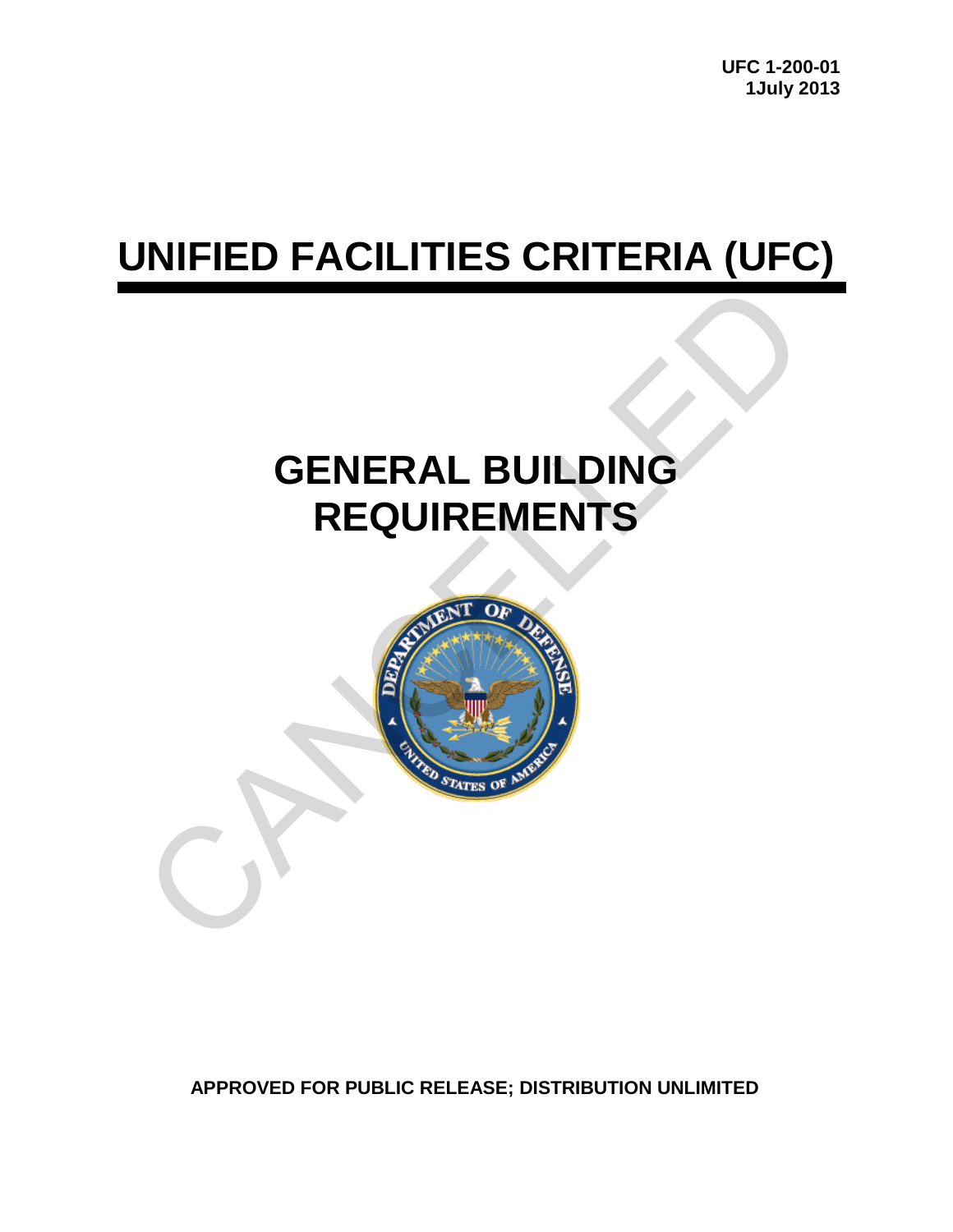## **UNIFIED FACILITIES CRITERIA (UFC)**

#### **GENERAL BUILDING REQUIREMENTS**

Any copyrighted material included in this UFC is identified at its point of use. Use of the copyrighted material apart from this UFC must have the permission of the copyright holder.

U.S. ARMY CORPS OF ENGINEERS

NAVAL FACILITIES ENGINEERING COMMAND (Preparing Activity)

AIR FORCE CIVIL ENGINEER CENTER

Record of Changes (changes are indicated by \**1**\ ... /**1**/)

| <b>Change No. Date</b> | Location |
|------------------------|----------|
|                        |          |
|                        |          |
|                        |          |



**This UFC supersedes UFC 1-200-01, dated 16 August 2010, including change 2, implemented 28 November 2011.**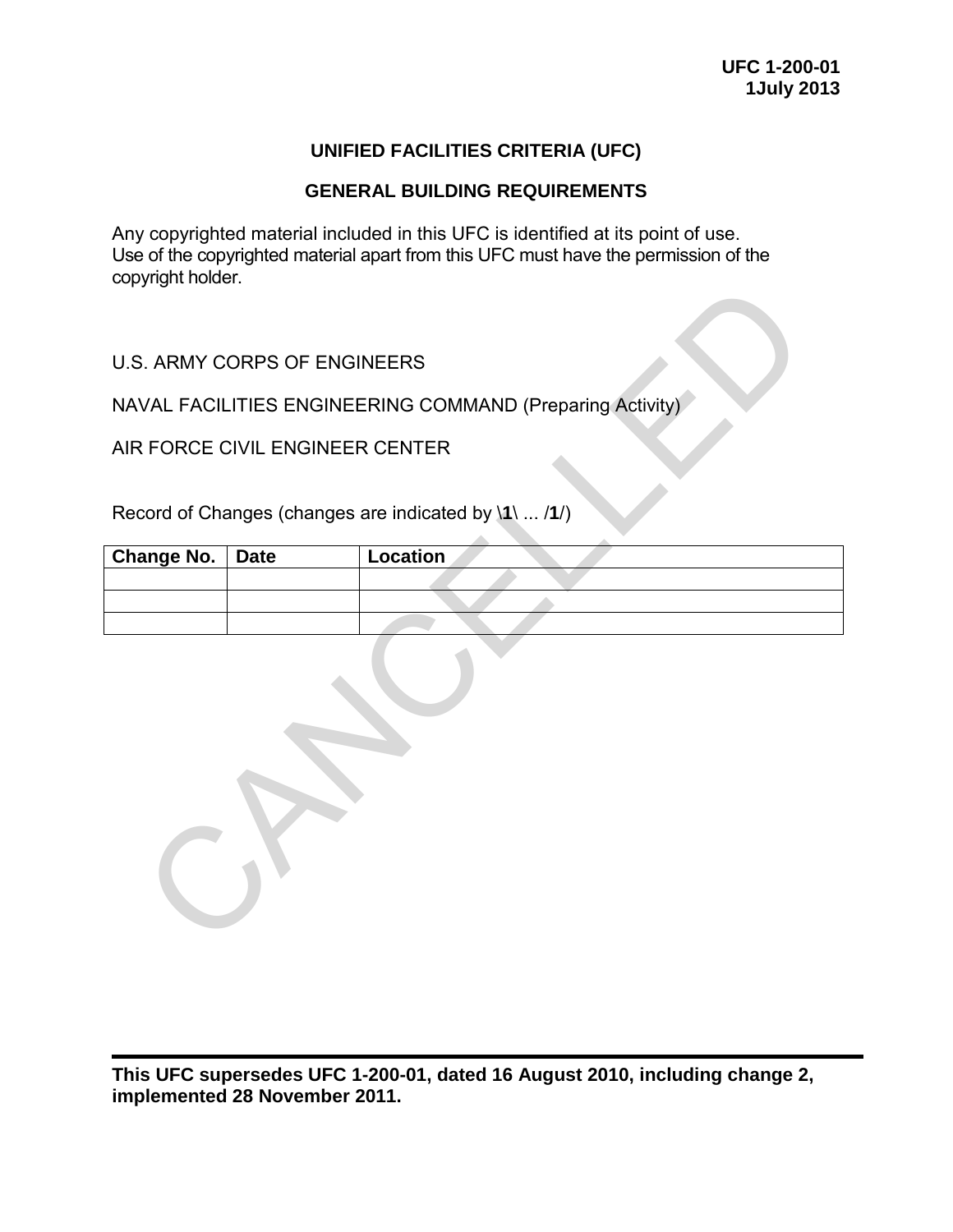#### **FOREWORD**

The Unified Facilities Criteria (UFC) system is prescribed by MIL-STD 3007 and provides planning, design, construction, sustainment, restoration, and modernization criteria, and applies to the Military Departments, the Defense Agencies, and the DoD Field Activities in accordance with [USD \(AT&L\) Memorandum](http://www.wbdg.org/pdfs/ufc_implementation.pdf) dated 29 May 2002. UFC will be used for all DoD projects and work for other customers where appropriate. All construction outside of the United States is also governed by Status of Forces Agreements (SOFA), Host Nation Funded Construction Agreements (HNFA), and in some instances, Bilateral Infrastructure Agreements (BIA.) Therefore, the acquisition team must ensure compliance with the most stringent of the UFC, the SOFA, the HNFA, and the BIA, as applicable.

UFC are living documents and will be periodically reviewed, updated, and made available to users as part of the Services' responsibility for providing technical criteria for military construction. Headquarters, U.S. Army Corps of Engineers (HQUSACE), Naval Facilities Engineering Command (NAVFAC), and Air Force Civil Engineer Center (AFCEC) are responsible for administration of the UFC system. Defense agencies should contact the preparing service for document interpretation and improvements. Technical content of UFC is the responsibility of the cognizant DoD working group. Recommended changes with supporting rationale should be sent to the respective service proponent office by the following electronic form: Criteria Change Request. The form is also accessible from the Internet sites listed below. governed by Status of Forcess Agreements (SDFA), Host Nathal Tunded Construction<br>enements (HNFA), and in some instances, Bilateral Infrastructure Agreements (BIA, b)<br>refore, the acquisition team must ensure compliance with

UFC are effective upon issuance and are distributed only in electronic media from the following source:

• Whole Building Design Guide web site http://dod.wbdg.org/.

Hard copies of UFC printed from electronic media should be checked against the current electronic version prior to use to ensure that they are current.

#### **AUTHORIZED BY:**

JAMES C. DALTON, P.E. JOSEPH E. GOTT, P.E. Chief, Engineering and Construction Chief Engineer

Mulad M'automent

U.S. Army Corps of Engineers Naval Facilities Engineering Command

Director Director, Facilities Investment and Management

Air Force Civil Engineer Center **Center** Office of the Deputy Under Secretary of Defense (Installations and Environment)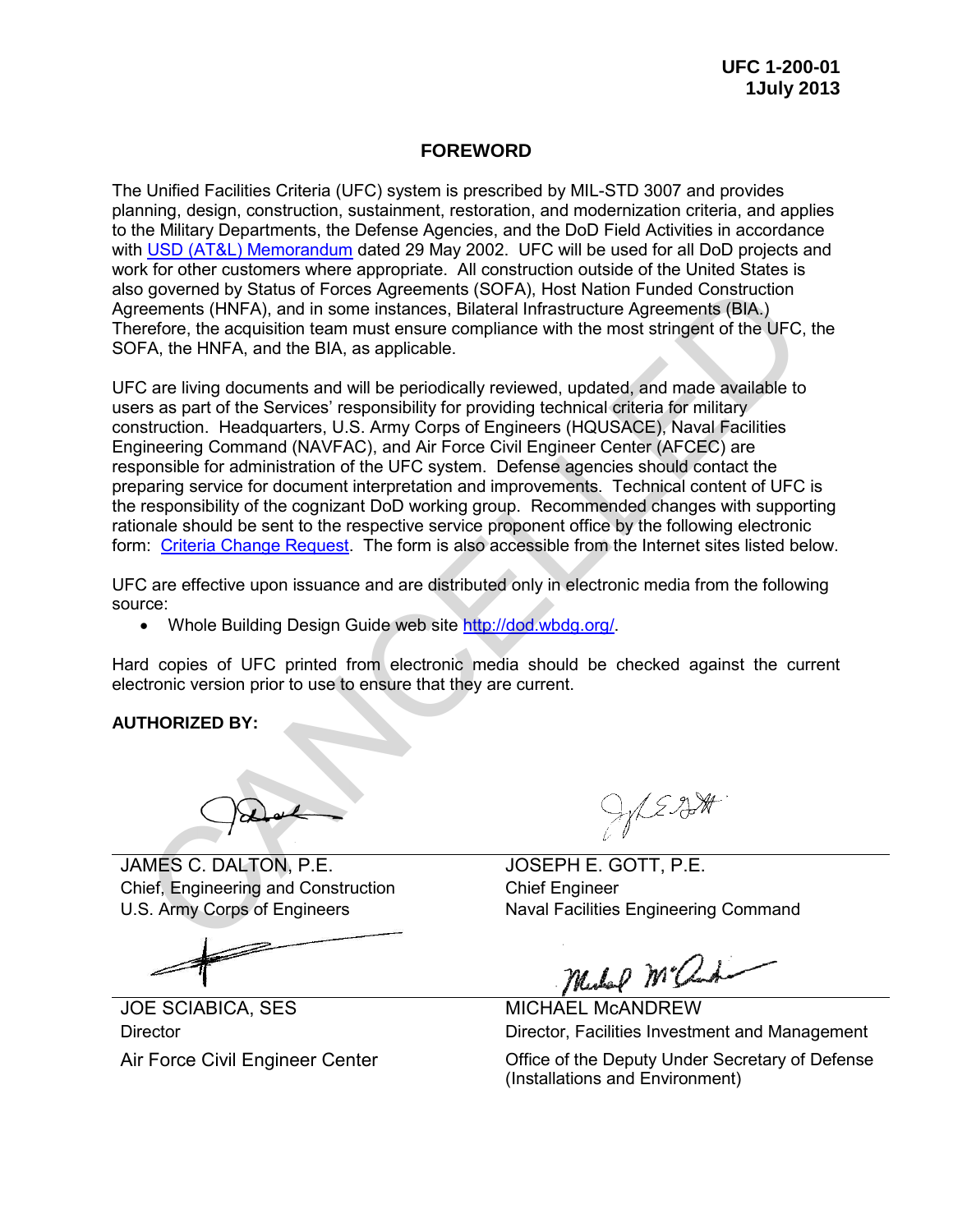#### **UNIFIED FACILITIES CRITERIA (UFC) SUMMARY SHEET**

**Document:** UFC 1-200-01, *GENERAL BUILDING REQUIREMENTS, dated 1 July 2013.*

**Superseding:** UFC 1-200-01, *GENERAL BUILDING REQUIREMENTS*, dated 16 August 2010 with Change 2 dated 28 November 2011.

**Description:** This update to UFC 1-200-01 represents the joint Services effort to bring uniformity to the military use of non-government model building codes. Technical representatives of each of the four Services developed in this document to require the use of the International Building Code (IBC) 2012 consistent with the scope of current military requirements and procedures. This revision of UFC 1-200-01 contains modifications in the following areas: Structure This update of UFC 1-200-01 represents the joint Services effort to bright any start 2010 with Change 2 dated 28 November 2011.<br>
Scription: This update to UFC 1-200-01 represents the joint Services effort to brow

- DoD criteria guidance approved as late as 17 June 2013 has been cited.
- Requirements for compliance with the Randolph-Sheppard Act (vending facilities for the blind) have been added.
- Non-unified criteria may be found in Chapter 2, the paragraph entitled, "Explosive Safety".

**Reasons for Document:** The existing guidance was inadequate for the following reasons:

- This document replaces the IBC2009 with the use of the IBC2012 revised and replaced in 2012 by the International Code Council.
- The previous version of the UFC 1-200-01 did not properly reference and identify the most recently updated UFC.
- DoD requires the use of the National Fire Protection Association (NFPA) Fire and Life Safety Codes instead of the International Fire Code (IFC). The UFC 3- 600-01 is the governing document for fire and Life Safety protection.

**Impact:** The following direct benefits will result from the update of UFC 1-200-01:

- Creation of a single source reference for the latest building code.
- This document reduces interpretation and ambiguity that could lead to design and construction conflicts.
- Costs of DoD facilities are not expected to increase as a result of this revision.

**Non-Unified Items:** This document contains non-unified items as noted above.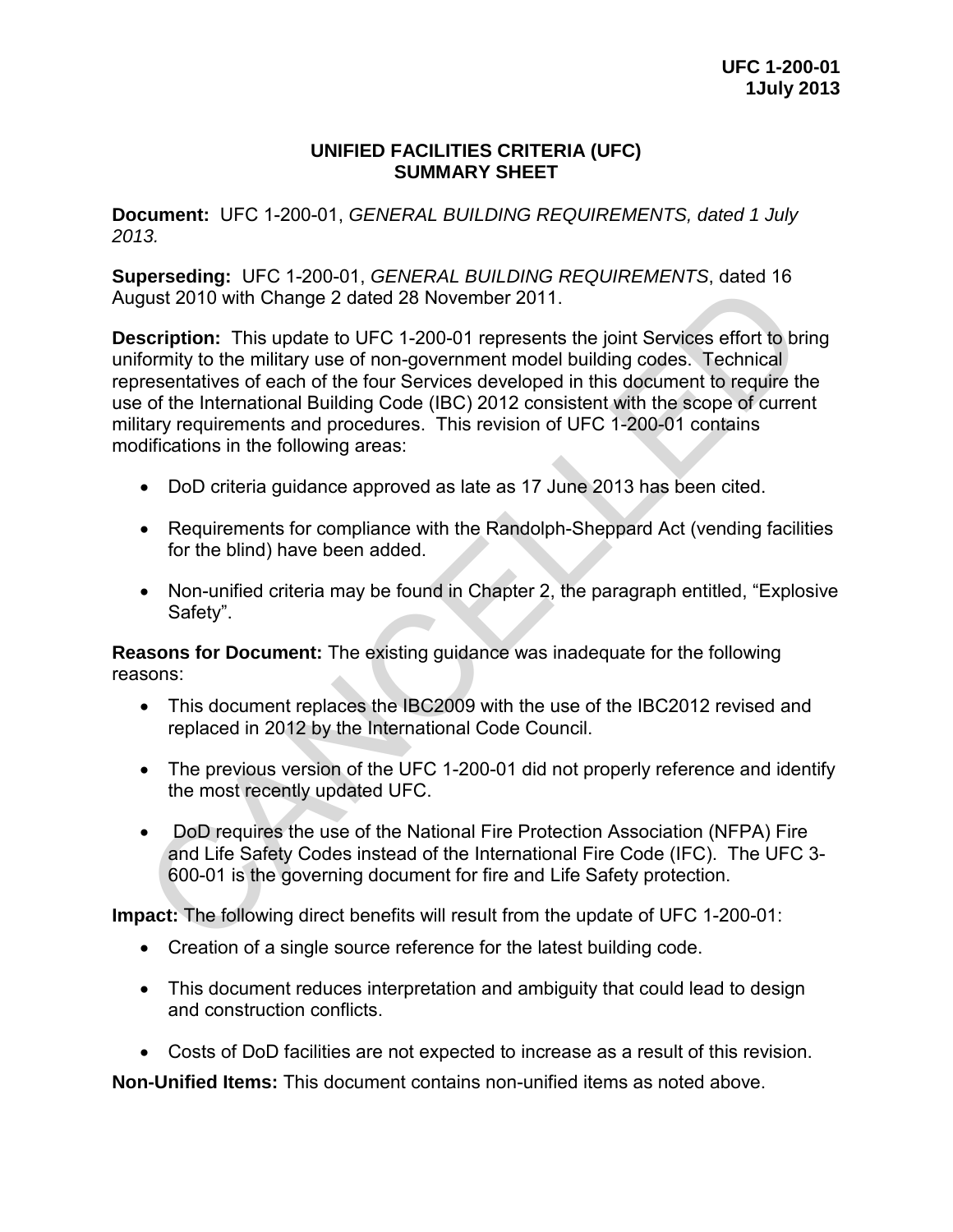## **TABLE OF CONTENTS**

| $1 - 1$   |                                                                           |
|-----------|---------------------------------------------------------------------------|
| $1 - 2$   |                                                                           |
| $1 - 3$   |                                                                           |
| $1 - 3.1$ |                                                                           |
| $1 - 3.2$ |                                                                           |
| $1 - 3.3$ |                                                                           |
| $1 - 4$   |                                                                           |
| $1 - 4.1$ |                                                                           |
| $1 - 5$   |                                                                           |
| $1 - 6$   | <b>FACILITIES IN SUPPORT OF MILITARY OPERATIONS </b>                      |
| $1 - 6.1$ |                                                                           |
| $1 - 6.2$ |                                                                           |
| $1 - 6.3$ |                                                                           |
| $1 - 7$   |                                                                           |
|           | <b>CHAPTER 2 MODIFICATIONS TO THE INTERNATIONAL BUILDING CODE (IBC) 5</b> |
| $2 - 1$   |                                                                           |
| $2 - 2$   |                                                                           |
| $2 - 3$   | CHAPTER 3 - USE AND OCCUPANCY CLASSIFICATION.  5                          |
| $2 - 4$   | <b>CHAPTER 4 - SPECIAL DETAILED REQUIREMENTS BASED ON USE</b>             |
| $2 - 5$   | <b>CHAPTER 5 - GENERAL BUILDING HEIGHTS AND AREAS 5</b>                   |
| $2 - 6$   |                                                                           |
| $2 - 7$   | CHAPTER 7 - FIRE-AND SMOKE PROTECTION FEATURES 5                          |
| $2 - 8$   |                                                                           |
| $2 - 9$   |                                                                           |
| $2 - 10$  |                                                                           |
| $2 - 11$  |                                                                           |
| $2 - 12$  |                                                                           |
| $2 - 13$  |                                                                           |
| $2 - 14$  |                                                                           |
| $2 - 15$  | <b>CHAPTER 15 - ROOF ASSEMBLIES AND ROOFTOP STRUCTURES. 6</b>             |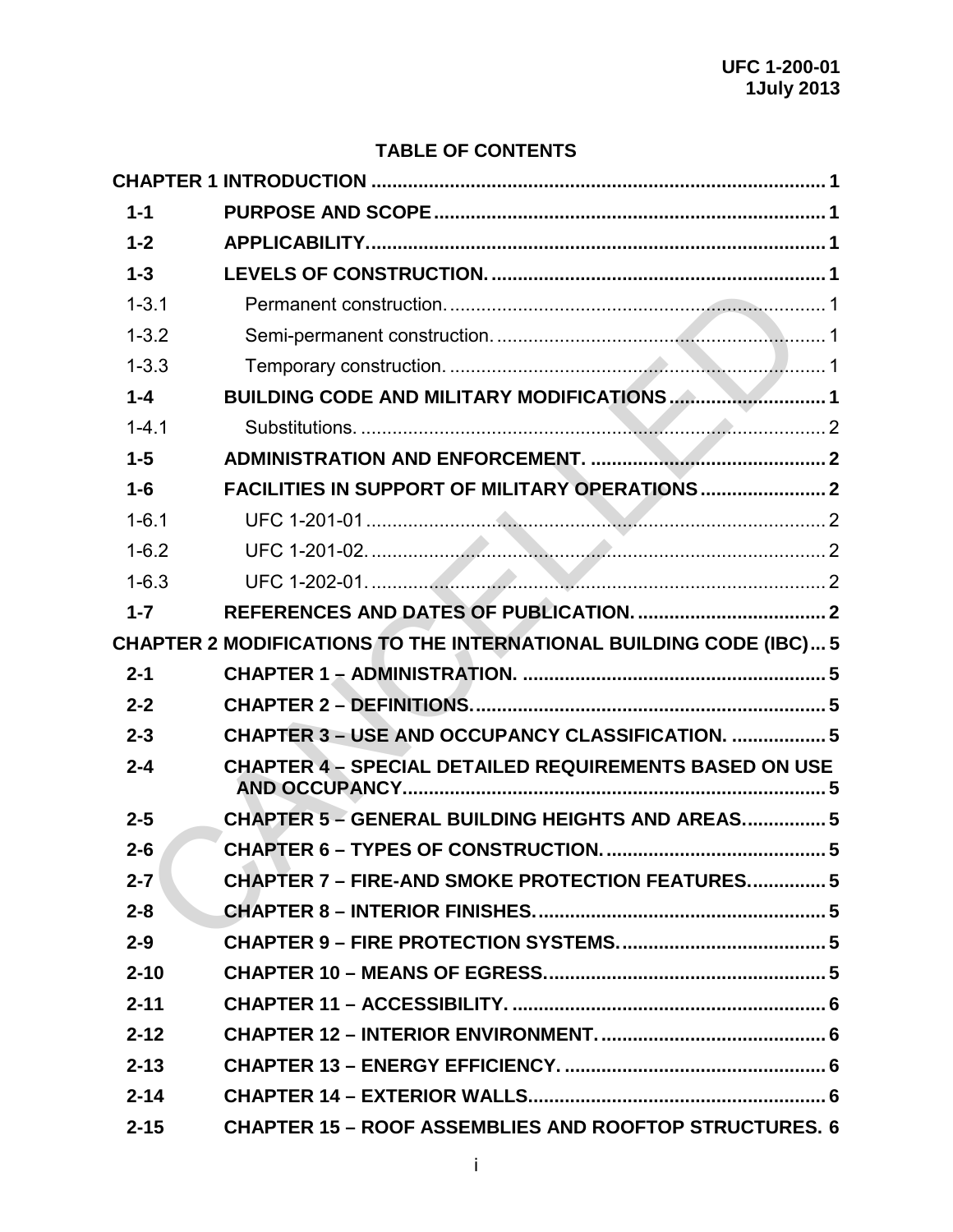| $2 - 16$  |                                                                |  |
|-----------|----------------------------------------------------------------|--|
| $2 - 17$  |                                                                |  |
| $2 - 18$  |                                                                |  |
| $2 - 19$  |                                                                |  |
| $2 - 20$  |                                                                |  |
| $2 - 21$  |                                                                |  |
| $2 - 22$  |                                                                |  |
| $2 - 23$  |                                                                |  |
| $2 - 24$  |                                                                |  |
| $2 - 25$  |                                                                |  |
| $2 - 26$  |                                                                |  |
| $2 - 27$  |                                                                |  |
| $2 - 28$  |                                                                |  |
| $2 - 29$  |                                                                |  |
| $2 - 30$  | CHAPTER 30 - ELEVATOR AND CONVEYING SYSTEMS 9                  |  |
| $2 - 31$  |                                                                |  |
| $2 - 32$  | <b>CHAPTER 32 - ENCROACHMENT INTO THE PUBLIC RIGHT-OF-WAY.</b> |  |
|           |                                                                |  |
| $2 - 33$  | CHAPTER 33 - SAFEGUARDS DURING CONSTRUCTION 10                 |  |
| $2 - 34$  |                                                                |  |
| $2 - 35$  |                                                                |  |
| $2 - 36$  |                                                                |  |
|           |                                                                |  |
| $3 - 1$   |                                                                |  |
| $3 - 1.1$ |                                                                |  |
| $3 - 2$   |                                                                |  |
| $3 - 2.1$ |                                                                |  |
| $3 - 2.2$ |                                                                |  |
| $3 - 3$   |                                                                |  |
| $3 - 4$   |                                                                |  |
| $3-5$     |                                                                |  |
| $3 - 5.1$ |                                                                |  |
| $3 - 5.2$ |                                                                |  |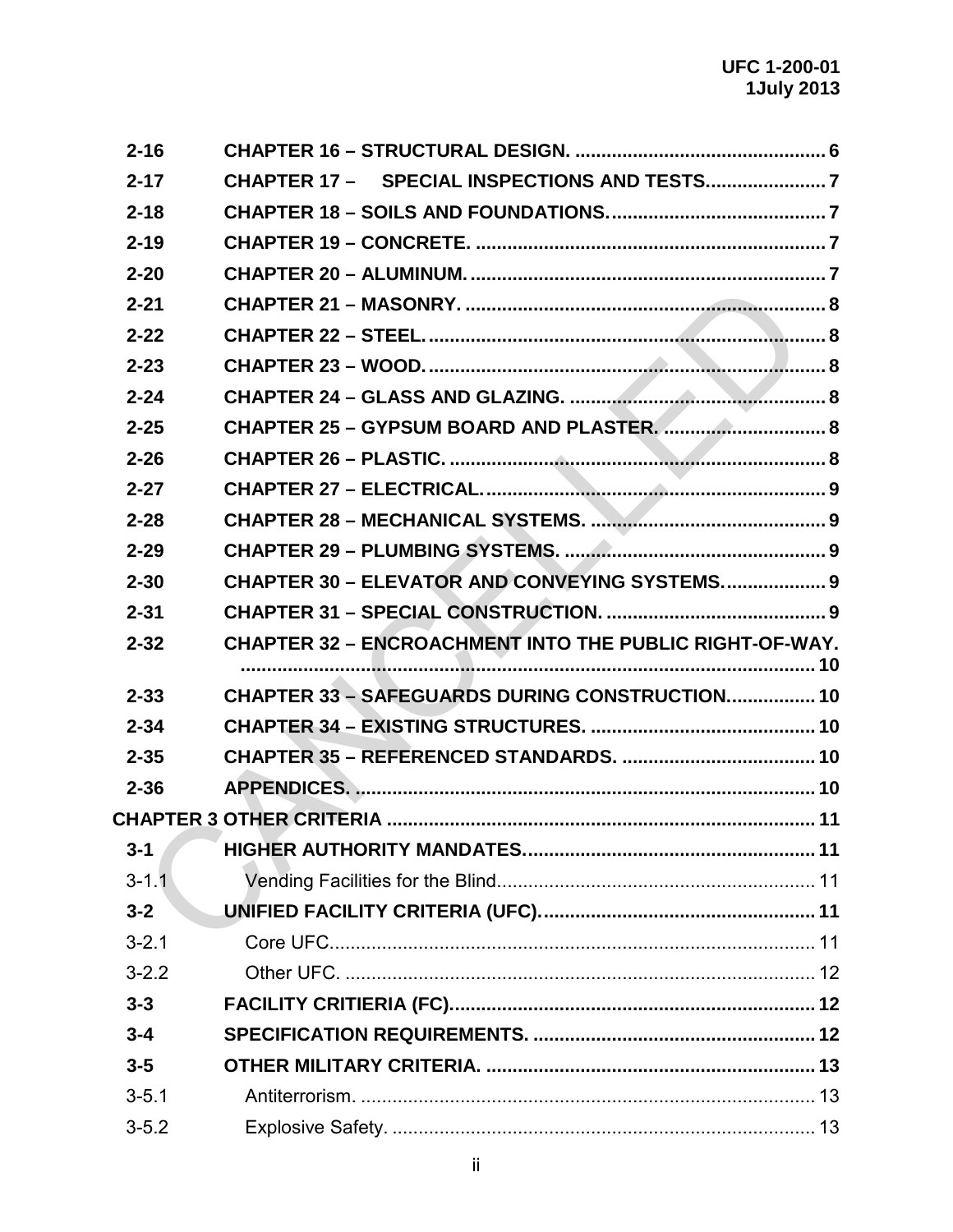# **UFC 1-200-01<br>1July 2013**

| $3 - 5.3$ |  |
|-----------|--|
|           |  |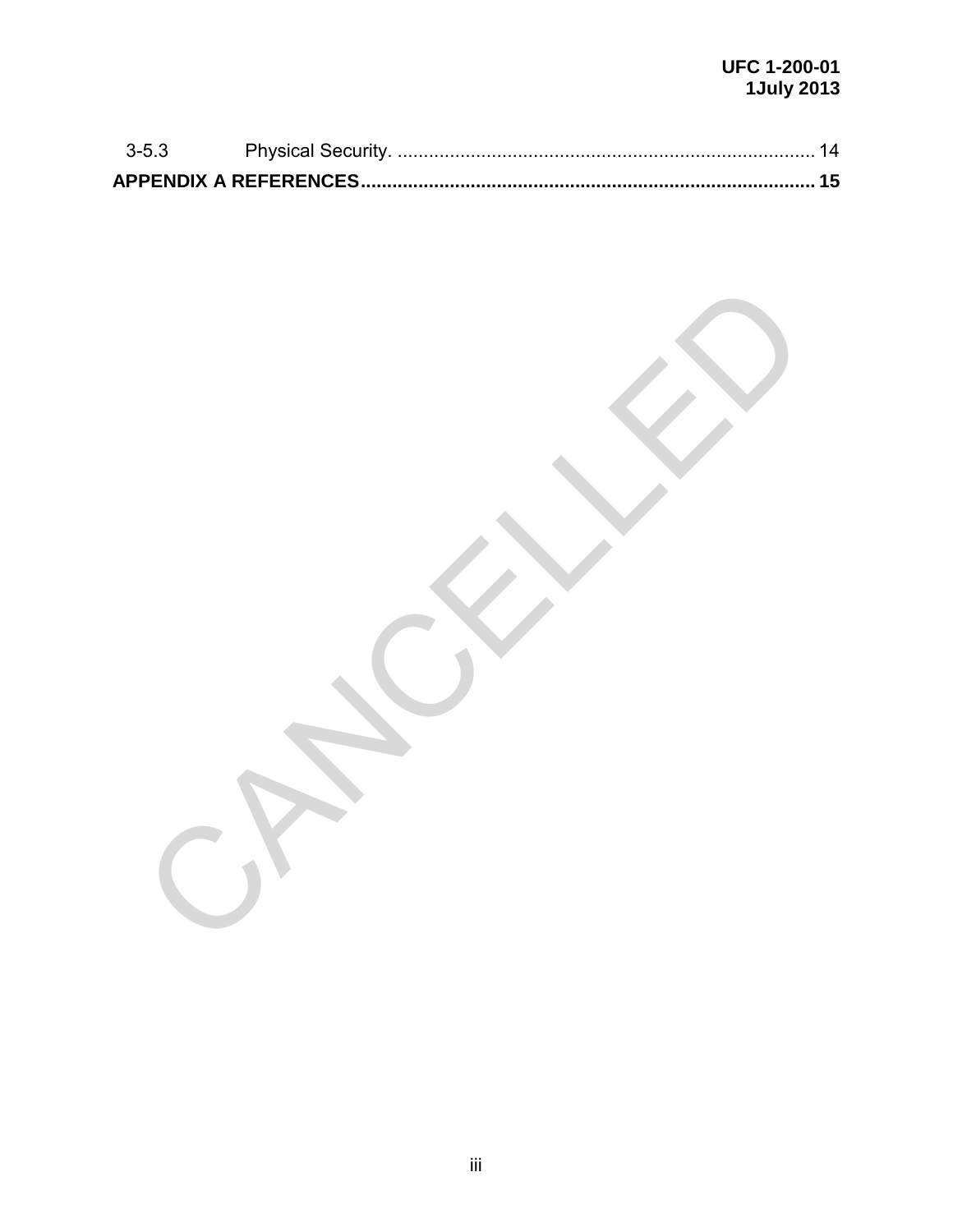*This page intentionally left blank.* This page intentionally left blank.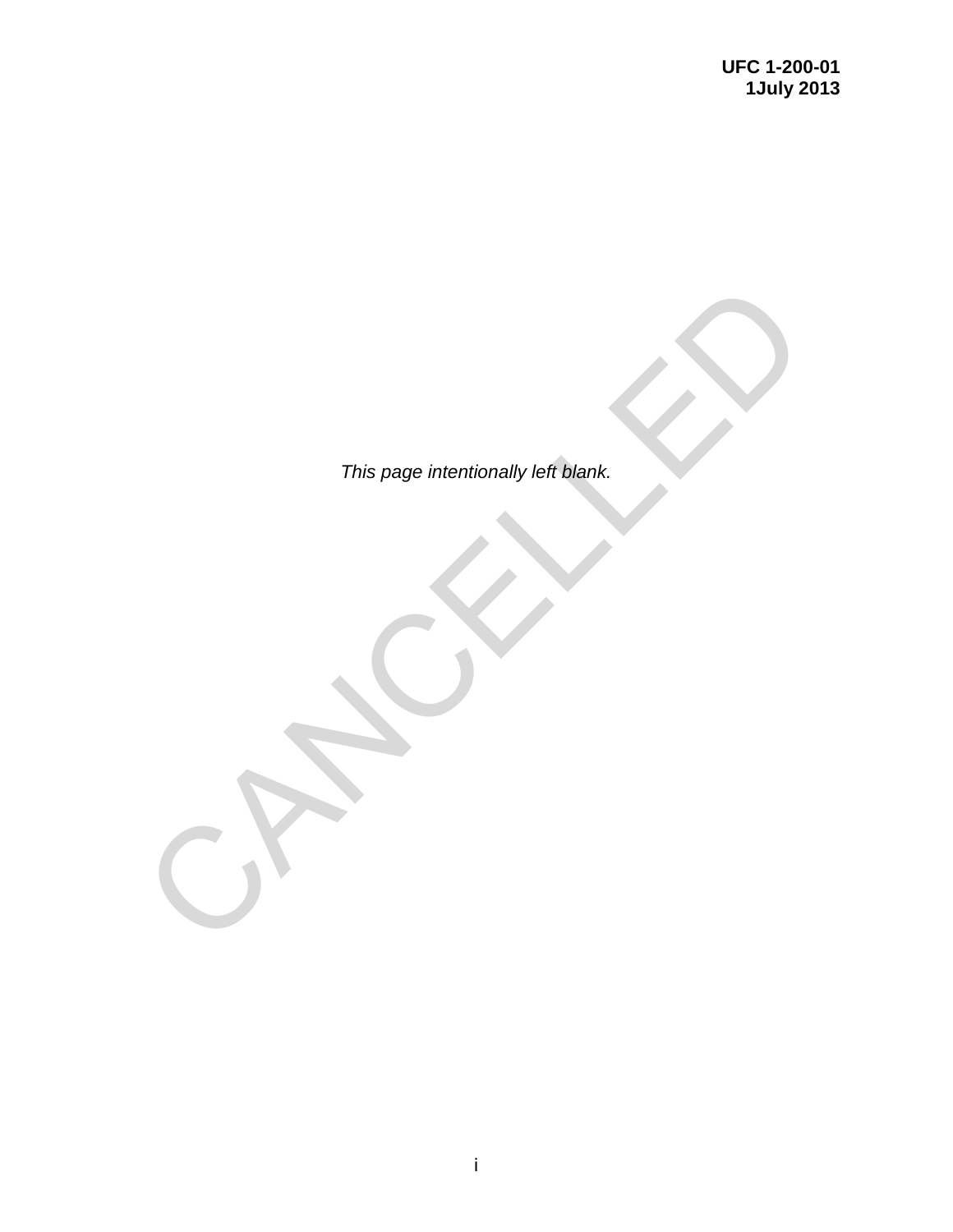## <span id="page-8-0"></span>**CHAPTER 1 INTRODUCTION**

#### <span id="page-8-1"></span>**1-1 PURPOSE AND SCOPE**

This UFC provides general building requirements, establishes the use of consensus building codes and standards, identifies key core UFC, and identifies unique military requirements.

#### <span id="page-8-2"></span>**1-2 APPLICABILITY.**

This UFC applies to the design and construction of new and renovated Governmentowned facilities for the Department of Defense. It is applicable to all methods of project delivery and levels of construction but it is not applicable to public-private ventures (PPV). For facilities supporting military operations refer to paragraph 1-6.

#### <span id="page-8-3"></span>**1-3 LEVELS OF CONSTRUCTION.**

#### <span id="page-8-4"></span>**1-3.1 Permanent construction.**

Buildings and facilities designed and constructed to serve a life expectancy of more than 25 years.

#### <span id="page-8-5"></span>**1-3.2 Semi-permanent construction.**

Buildings and facilities designed and constructed to serve a life expectancy of more than 5 years, but less than 25 years. This construction level is typically only used for support of military operations. Expediency of construction and material availability may be a factor. Facility intended for a more enduring presence with operational characteristics and functional performance similar to permanent construction. Maintainability of finishes and systems must be commensurate with facility life expectancy and available maintenance capabilities. A moderate level of energy and water efficiency must be considered. **APPLICABILITY.**<br>
SUFC applies to the design and construction of new and renovated Government<br>
ed facilities for the Department of Defense. It is applicable to all methods of projectivery and levels of construction but it

## <span id="page-8-6"></span>**1-3.3 Temporary construction.**

Buildings and facilities designed and constructed to serve a life expectancy of five years or less using low cost construction. Temporary construction typically cannot be economically converted to a higher level of construction. Temporary facilities have limited flexibility for conversion and re-use.

## <span id="page-8-7"></span>**1-4 BUILDING CODE AND MILITARY MODIFICATIONS**

Use the 2012 International Building Code (IBC2012) as the building code for the Department of Defense except as modified by this UFC. The IBC2012 has been modified in Chapters 2 and 3 of this UFC through reference to "core" UFCs, "non-core" UFCs as identified in Appendix A, *References*, and other listed military criteria. Core UFCs provide the unique military building criteria that parallel the building code and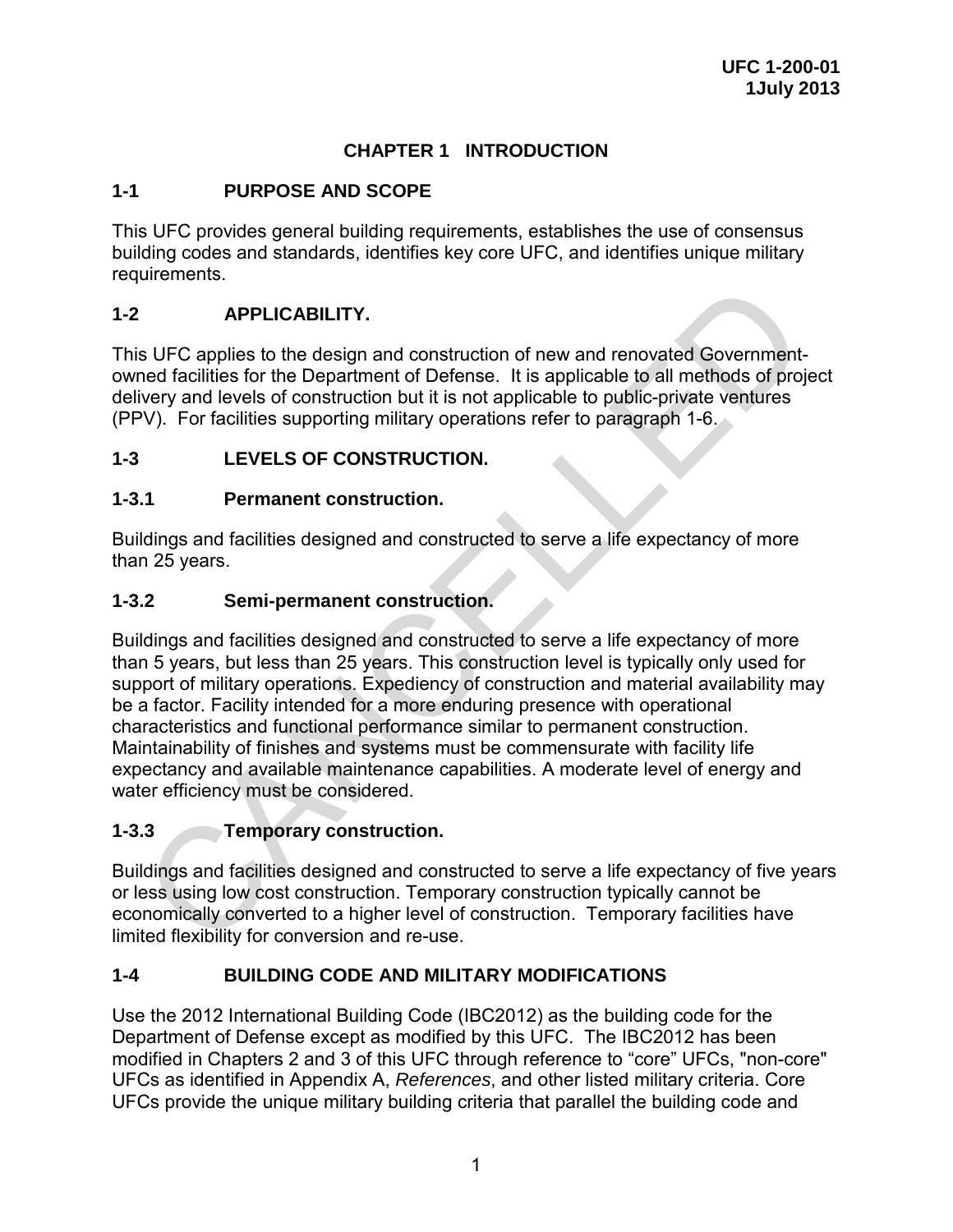apply to *building systems* found in most DoD facilities. In conflicts between the International Building Code 2012 and military criteria, use the military requirements.

## <span id="page-9-0"></span>**1-4.1 Substitutions.**

- All references in the IBC2012 to the International Fire Code (IFC) must be considered to reference to UFC 3-600-01 Fire Protection which cites NFPA 1.
- All references in the IBC2012 to the International Fuel Gas code must be considered to be references to NFPA 54 and NFPA 58.

## <span id="page-9-1"></span>**1-5 ADMINISTRATION AND ENFORCEMENT.**

The terms "Building Official" and "Authority Having Jurisdiction" (AHJ) as used in the codes and standards referenced in this UFC mean the component office of responsibility, i.e., U.S. Army, HQ USACE/CECW-CE; U.S. Navy, NAVFACENGCOM HQ Code CHE; U.S. Marine Corps, HQMC Code LFF-1; and U.S. Air Force, HQ AFCESA/CEO. The enforcement of the codes and standards as they pertain to facility projects can be delegated to the local Components Office's Chief Engineer's Technical Representative at the discretion of the components aforementioned office. NFPA 1.<br>
• All references in the IBC2012 to the International Fuel Gas code must<br>
considered to be references to NFPA 54 and NFPA 58.<br>
ADMINISTRATION AND ENFORCEMENT.<br>
• terms "Building Official" and "Authority Having Juri

## <span id="page-9-2"></span>**1-6 FACILITIES IN SUPPORT OF MILITARY OPERATIONS**

The following UFC are primarily intended for use outside of the United States (OCONUS) and its territories and possessions. Also, Joint Publication 3.0, *Joint Operations*, provides typical examples of military operations where uses of these UFC are appropriate.

## <span id="page-9-3"></span>**1-6.1 UFC 1-201-01**

Use UFC 1-201-01 for design of non-permanent facilities constructed for use by Department of Defense personnel in support of military operations.

## <span id="page-9-4"></span>**1-6.2 UFC 1-201-02.**

Use UFC 1-201-02 to assess existing facilities for life safety and habitability for use by DOD personnel in support of military operations. This document is in production June 2013, with target completion Sept 2013.

## <span id="page-9-5"></span>**1-6.3 UFC 1-202-01.**

Use UFC 1-202-01 for design of host nation facilities that support military operations. This document is in production June 2013, with target completion September 2013.

## <span id="page-9-6"></span>**1-7 REFERENCES AND DATES OF PUBLICATION.**

Appendix A contains a list of references used in this document. The publication date of the code or standard is not included in this document, except for the International family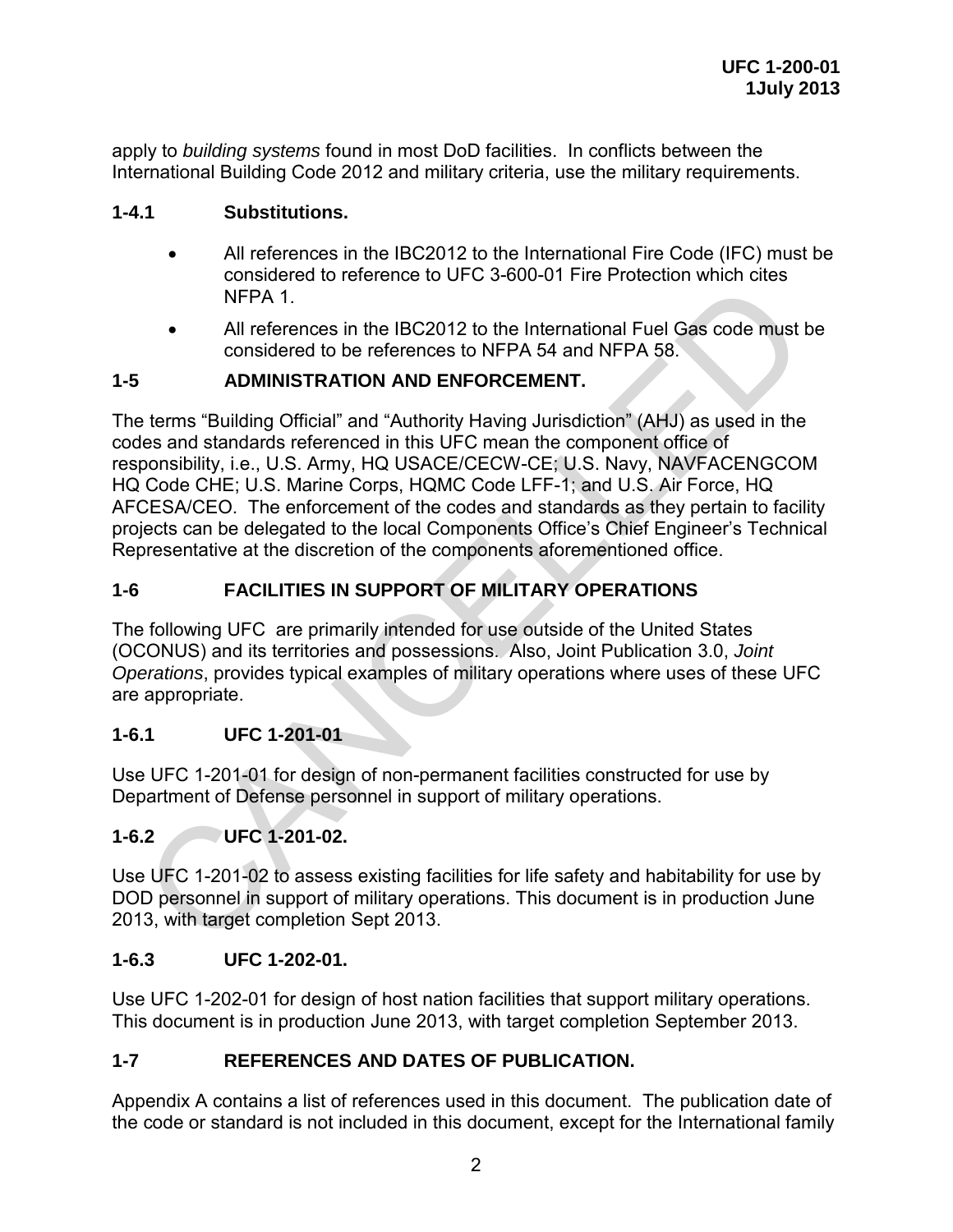of codes as referenced within the document and in Appendix A. In general, the latest available issuance of the reference is used.

CANCELLED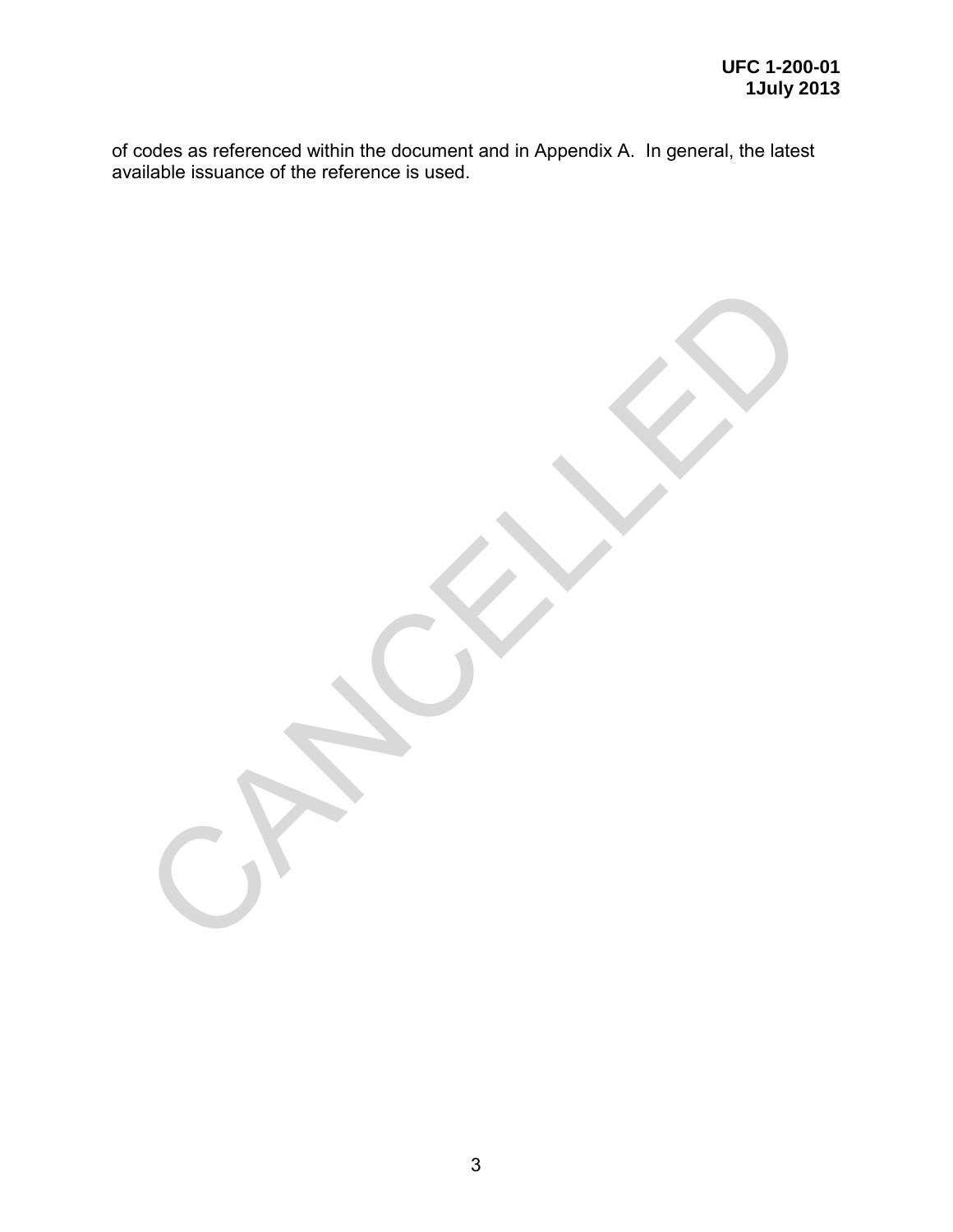*This page intentionally left blank.* This page intentionally left blank.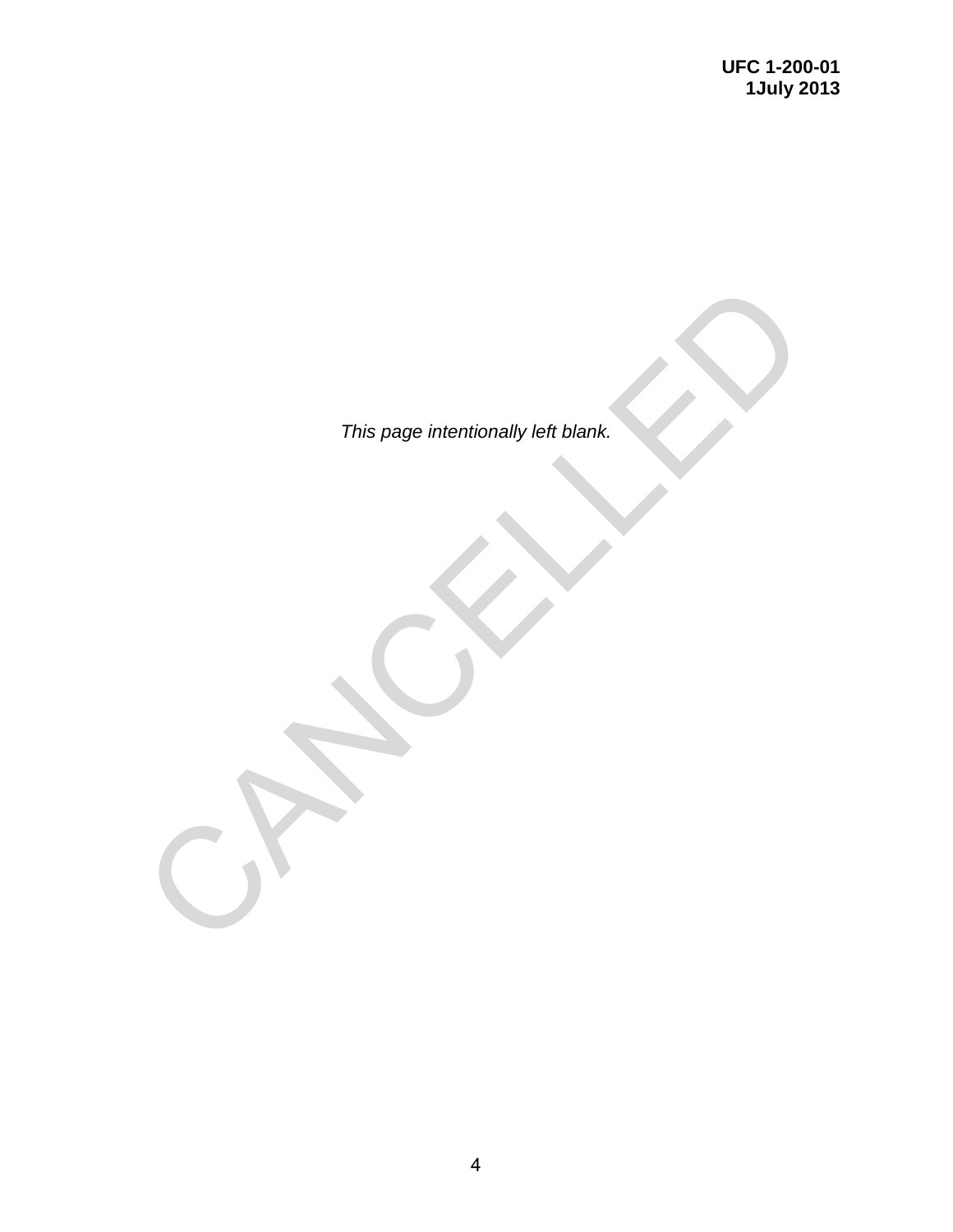## <span id="page-12-0"></span>**CHAPTER 2 MODIFICATIONS TO THE INTERNATIONAL BUILDING CODE (IBC)**

## <span id="page-12-1"></span>**2-1 CHAPTER 1 – ADMINISTRATION.**

Use Sections 101, 102, 110, and 112 of IBC Chapter 1.

## <span id="page-12-2"></span>**2-2 CHAPTER 2 – DEFINITIONS.**

Use IBC Chapter 2. Definitions in this chapter apply to terms used in the model code and are not intended to replace definitions and terms in military documents. It is essential that the code defined meaning be known to understand the intent and correctly interpret the code. 9 IBC Chapter 2. Definitions in this chapter apply to terms used in the model code<br>are not intended to replace definitions and terms in military documents. It is<br>ential that the code defined meaning be known to understand

## <span id="page-12-3"></span>**2-3 CHAPTER 3 – USE AND OCCUPANCY CLASSIFICATION.**

Use IBC Chapter 3 and UFC 3-600-01. If conflict occurs between IBC Chapter 3 and UFC 3-600-01, the requirements of UFC 3-600-01 take precedence.

#### <span id="page-12-4"></span>**2-4 CHAPTER 4 – SPECIAL DETAILED REQUIREMENTS BASED ON USE AND OCCUPANCY.**

Use UFC 3-600-01 instead of IBC Chapter 4.

## <span id="page-12-5"></span>**2-5 CHAPTER 5 – GENERAL BUILDING HEIGHTS AND AREAS.**

Use IBC Chapter 5. Note that the building area for funding and planning purposes may be calculated differently than the method defined in IBC Chapter 5.

## <span id="page-12-6"></span>**2-6 CHAPTER 6 – TYPES OF CONSTRUCTION.**

Use IBC Chapter 6 and UFC 3-600-01. If conflict occurs between IBC Chapter 6 and UFC 3-600-01, the requirements of UFC 3-600-01 take precedence.

## <span id="page-12-7"></span>**2-7 CHAPTER 7 – FIRE-AND SMOKE PROTECTION FEATURES.**

Use IBC Chapter 7 and UFC 3-600-01. If conflict occurs between IBC Chapter 7 and UFC 3-600-01, the requirements of UFC 3-600-01 take precedence.

## <span id="page-12-8"></span>**2-8 CHAPTER 8 – INTERIOR FINISHES.**

Do not use IBC Chapter 8. Use UFC 3-600-01 in lieu of IBC Chapter 8 in conjunction and coordination with UFC 3-120-10 *Interior Design.*

## <span id="page-12-9"></span>**2-9 CHAPTER 9 – FIRE PROTECTION SYSTEMS.**

Do not use IBC Chapter 9. Use UFC 3-600-01 in lieu of IBC Chapter 9.

## <span id="page-12-10"></span>**2-10 CHAPTER 10 – MEANS OF EGRESS.**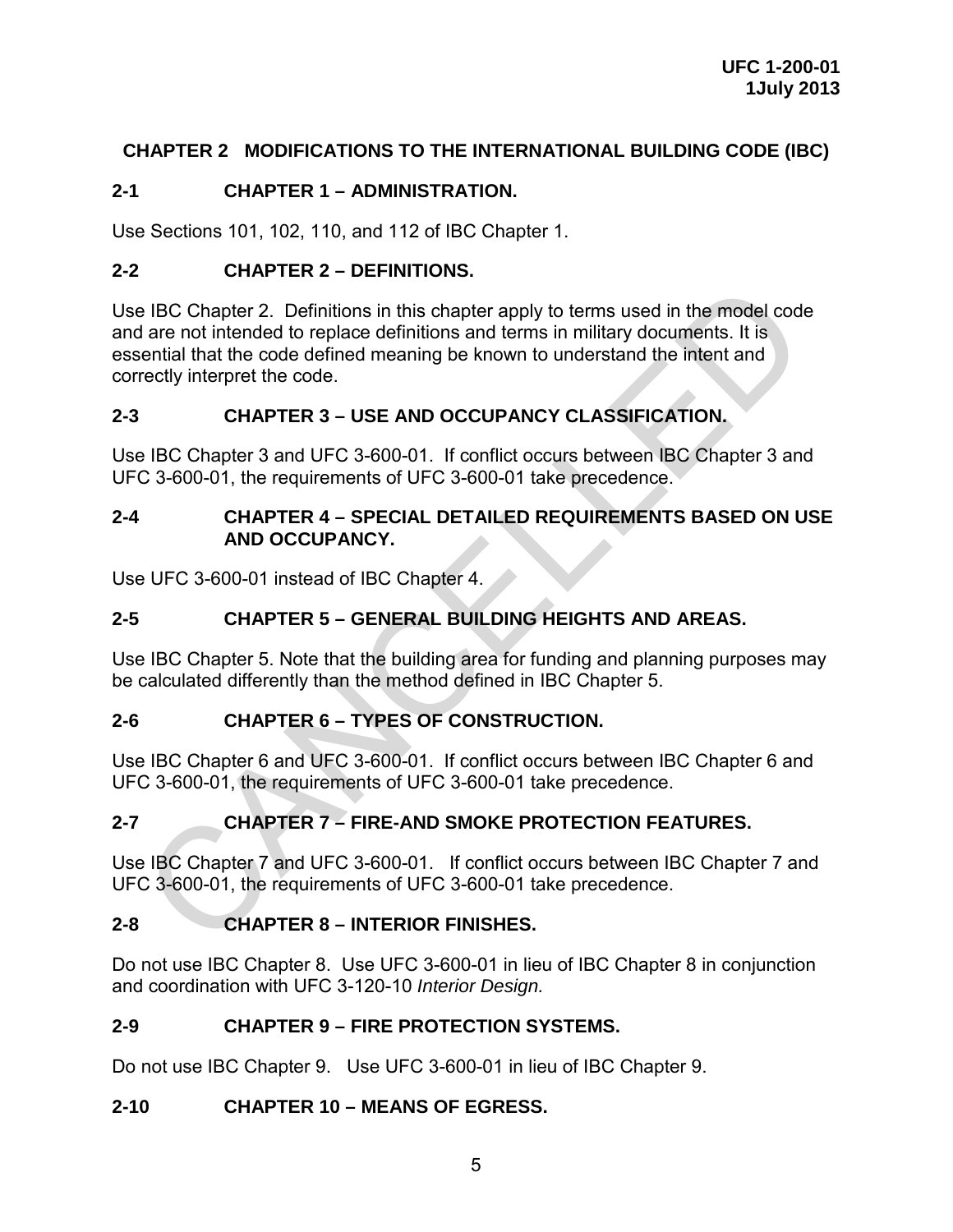Do not use IBC Chapter 10. Use UFC 3-600-01 in lieu of IBC Chapter 10.

## <span id="page-13-0"></span>**2-11 CHAPTER 11 – ACCESSIBILITY.**

Delete IBC Chapter 11. Use the *ABA Accessibility Standard for Department of Defense Facilities* as signed and adopted by the Deputy Secretary of Defense Memorandum dated October 31, 2008. Where the ABA references the IBC 2003 and supplements; the latest version of the IBC is acceptable when it meets or exceeds the latest ABA requirements.

## <span id="page-13-1"></span>**2-12 CHAPTER 12 – INTERIOR ENVIRONMENT.**

Use IBC Chapter 12 as modified below. IBC Chapter 12 provides the minimum standards for the interior environment of a building by addressing minimum space sizes, and temperature, light, and ventilation levels for occupancy. It also addresses minimum sound transfer, ventilation of attics and under floor spaces, and provides for minimum moisture resistance standards for toilets and bathrooms. Use IBC Chapter 12, except as modified below: plements; the latest version of the IBC is acceptable when it meets or exceeds the<br>
StaBA requirements.<br>
2 CHAPTER 12 – INTERIOR ENVIRONMENT.<br>
2 CHAPTER 12 – INTERIOR ENVIRONMENT.<br>
2 IBC Chapter 12 as modified below. IBC C

- Delete IBC paragraph 1204.1, including the exception, and replace with the following: "1204.1 *Equipment and Systems*. Use the applicable Unified Facilities Criteria and individual military service standards for temperature control criteria."
- For Navy and Marine Corps Unaccompanied housing facilities, delete IBC paragraphs 1207.2, 1207.3, 1208.3 and 1208.4, and use FC 4-721-10N for air-borne and structure-borne sound transmission criteria, for minimum room sizes, and for dwelling unit criteria. Also use UFC 3-101-01 *Architecture,* and UFC 3-120-10, *Interior Design.*

## <span id="page-13-2"></span>**2-13 CHAPTER 13 – ENERGY EFFICIENCY.**

Delete the use of IBC Chapter 13 and use UFC 1-200-02. The DoD has replaced this IBC chapter with a new unified criteria for High Performance and Sustainable Buildings.

## <span id="page-13-3"></span>**2-14 CHAPTER 14 – EXTERIOR WALLS.**

Use IBC Chapter 14. This chapter addresses requirements for exterior walls of buildings, provides minimum standards for wall covering materials, their installation and their ability to provide weather protection.

## <span id="page-13-4"></span>**2-15 CHAPTER 15 – ROOF ASSEMBLIES AND ROOFTOP STRUCTURES.**

Use IBC Chapter 15, and UFC 3-101-01 *Architecture* and UFC 3-110-03, *Roofing. IBC*  Chapter 15 provides standards for roof assemblies as well as rooftop structures. It also provides some requirements for fire resistance in roofing.

## <span id="page-13-5"></span>**2-16 CHAPTER 16 – STRUCTURAL DESIGN.**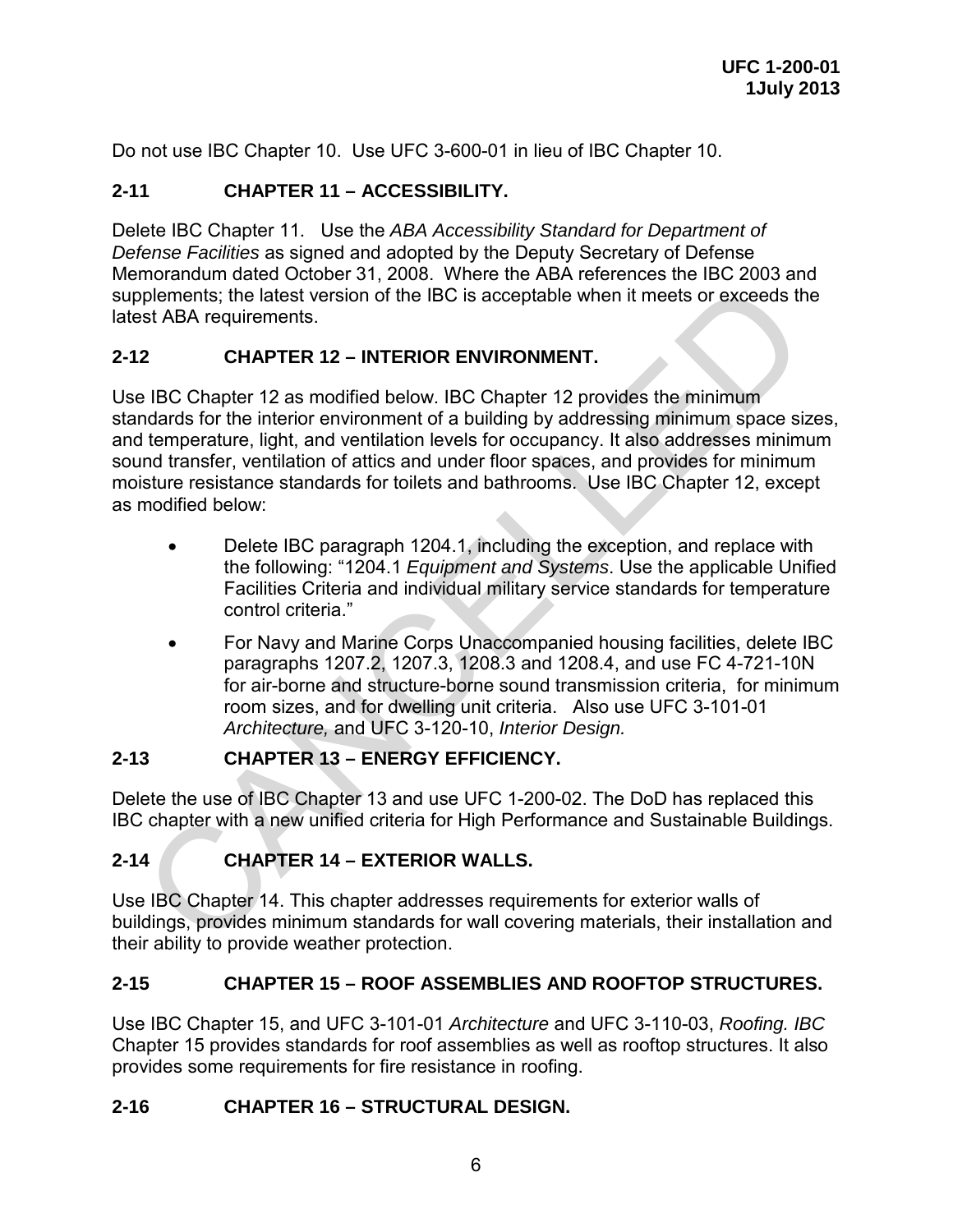Use IBC Chapter 16 as modified by UFC 3-301-01. Use IBC Chapter 16 and UFC 3- 310-04 for the seismic design of buildings. IBC Chapter 16 describes minimal structural loading requirements, minimum design loads (live and dead, snow and wind, rain, flood and earthquake), as well as load combinations, and permitted design methodologies.

## <span id="page-14-0"></span>**2-17 CHAPTER 17 – SPECIAL INSPECTIONS AND TESTS.**

Use IBC Chapter 17 as modified by UFC 3-301-01 and UFC 3-600-01. The Structural Tests and Special inspections described in IBC Chapter 17 provide a variety of procedures and criteria for testing materials and assemblies, labeling materials and assemblies, and for some special inspection of certain structural assemblies. Some DoD requirements are more stringent and these take precedence as identified in these UFCs. Replace Paragraph 1704.2 as follows: 9 IBC Chapter 17 as modified by UFC 3-301-01 and UFC 3-600-01. The Structurat<br>
and Special inspections described in IBC Chapter 17 provide a variety of<br>
educines, and criteria for testing materials and assemblies, labelin

**Modified Paragraph 1704.2 Special Inspections -** The contractor must employ one or more *approved agencies* to perform inspections during construction on the types of work listed under Section 1705 *Required Verification and Inspection*. These inspections are in addition to the inspections defined in Section 110. The inspecting agency must provide reports of the special inspections directly to the government.

## <span id="page-14-1"></span>**2-18 CHAPTER 18 – SOILS AND FOUNDATIONS.**

Use IBC Chapter 18 and UFC 3-220-01. IBC Chapter 18 is modified by UFC 3-301-01, and as noted below:

- Supplement to IBC 1804.3: Ensure that the grading and associated storm water runoff do not adversely affect surrounding sites.
- Supplement to IBC 1808.7.4: Establish finished floor elevations a minimum of 8 inches (200mm) above finished grade at the perimeter of the building.

## <span id="page-14-2"></span>**2-19 CHAPTER 19 – CONCRETE.**

Use IBC Chapter 19 as modified by UFC 3-301-01, and UFC 1-200-02. IBC Chapter 19 provides only minimum accepted practices for the use of plain concrete and reinforced concrete in construction.

## <span id="page-14-3"></span>**2-20 CHAPTER 20 – ALUMINUM.**

Use IBC Chapter 20. Chapter 20 contains standards for the use of aluminum, but only the structural applications of aluminum are addressed. The chapter does not address the use of aluminum in specialty products such as window framing or architectural hardware. For aluminum use in Heating, Ventilation, Air Conditioning (HVAC), use the International Mechanical Code (IMC) adopted by the DoD. Also, consult the Aluminum Design Manual by the Aluminum Association for use of aluminum in building construction.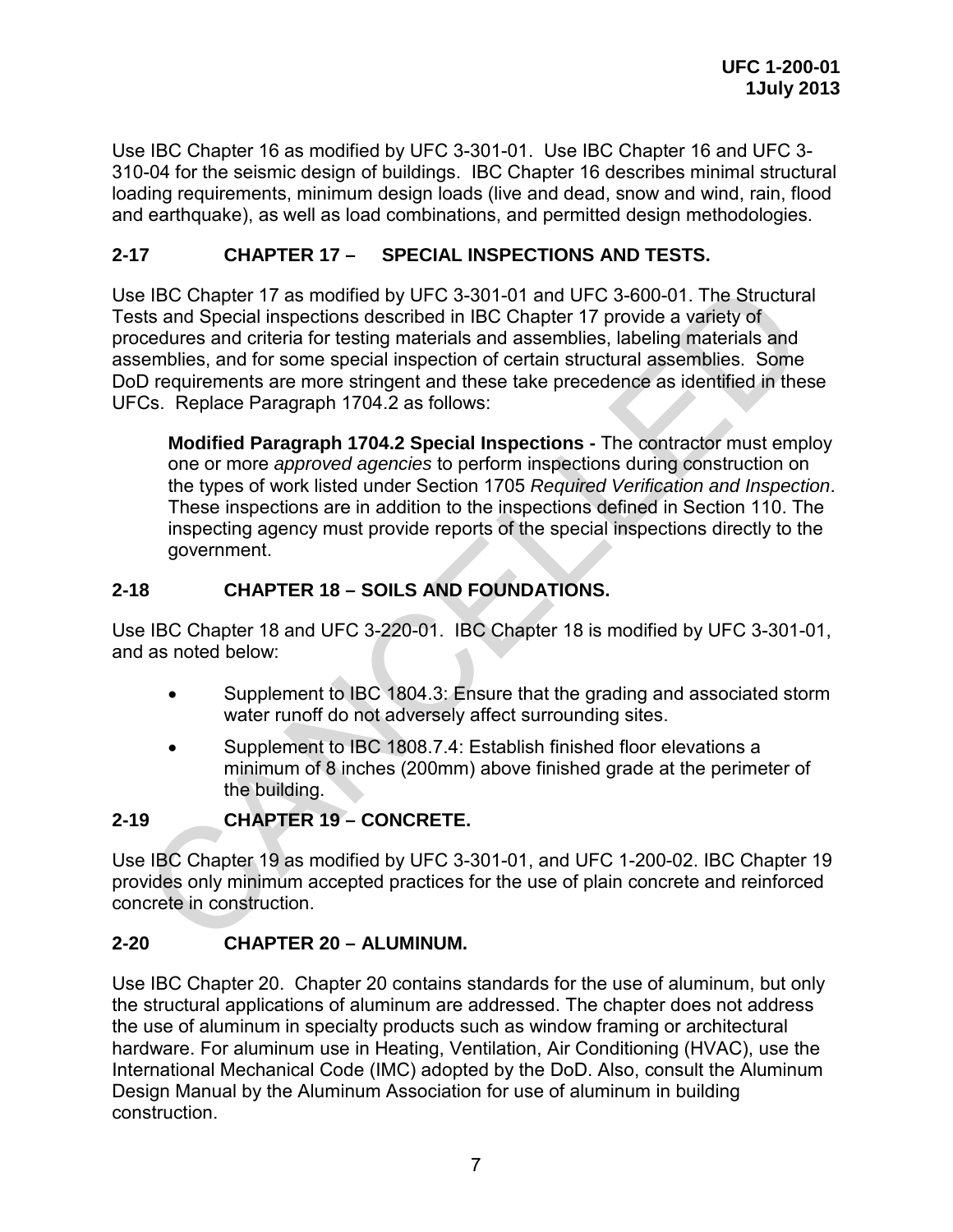## <span id="page-15-0"></span>**2-21 CHAPTER 21 – MASONRY.**

Use IBC Chapter 21 as modified by UFC 3-301-01. Comprehensive and practical requirements for masonry are found in this chapter by addressing material specifications, and test methods, types of wall construction, Criteria for empirical and engineered designs. Masonry foundations are also addressed in Chapter 18 and modified for DoD use.

## <span id="page-15-1"></span>**2-22 CHAPTER 22 – STEEL.**

Use IBC Chapter 22 as modified by UFC 3-301-01. Chapter 22 provides the minimal commercial requirements for the design and construction of structural steel, including composite construction), cold-formed steel, steel joists, steel cable structures, and steel storage racks. Steel for structures is generally classified as Type I and Type II construction, however steel is permitted in all types of construction. DoD specific requirements which are specifically mission oriented, are included in UFC 3-301-01. 2<br>
2<br>
2<br>
CHAPTER 22 – STEEL.<br>
EIEC Chapter 22 as modified by UFC 3-301-01. Chapter 22 provides the minima<br>
Inmercial requirements for the design and construction of structural steel, including<br>
Imposite construction), cold

## <span id="page-15-2"></span>**2-23 CHAPTER 23 – WOOD.**

Use IBC Chapter 23. This chapter provides minimum requirements for the design of buildings and structures that use wood and wood based products in framing and fabrication. In general, only (IBC designated) Types III, IV, or V buildings may be constructed of wood. Refer to IBC Chapter 3 for Occupancy Types. Refer to UFC 3- 301-01 Structural Engineering, and 3-600-01 for more detailed requirements.

## <span id="page-15-3"></span>**2-24 CHAPTER 24 – GLASS AND GLAZING.**

Use IBC Chapter 24. This Chapter establishes regulations for glass and glazing that when properly installed, are able to meet required resistance to wind, snow, and dead loads. The engineering and design requirements are included in the chapter.

## <span id="page-15-4"></span>**2-25 CHAPTER 25 – GYPSUM BOARD AND PLASTER.**

Use IBC Chapter 25. This chapter contains the provisions and referenced standards that regulate the design, construction and quality of gypsum board and plaster. They represent the most common interior and exterior finish materials in the commercial building industry and the DoD. This chapter addresses quality control issues, material specifications, and installation requirements, under the control of industry requirements. However, it is the responsibility of the AHJ to inspect and ensure that the appropriate products are used and properly installed for the intended use and location.

## <span id="page-15-5"></span>**2-26 CHAPTER 26 – PLASTIC.**

The use of plastics in building construction and components is addressed in IBC Chapter 26, addressing flammable materials such as foam plastic insulation, foam plastics, used as exterior and interior trim, and other plastic veneers such as fiberglass reinforced polymers which may be quite flammable and create toxic smoke. Therefore, use IBC Chapter 26, and use UFC 3-600-01. If conflicts occur, use the more restrictive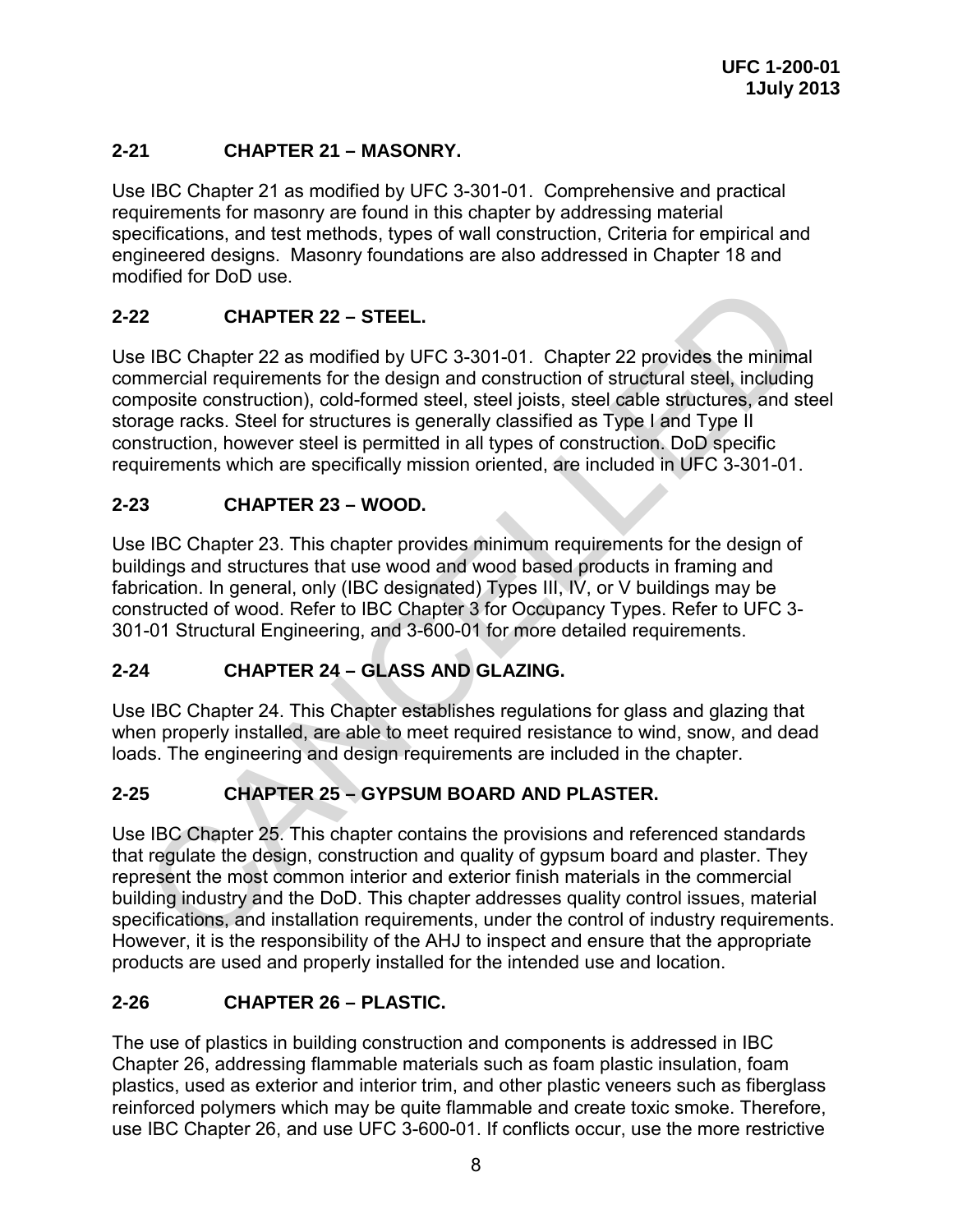UFC 3-600-01. These requirements and limitations to the minimal requirements of IBC Chapter 26 are necessary to control the use of plastic and foam plastic products such that they do not compromise the increased safety needed in DoD buildings for occupants and mission.

## <span id="page-16-0"></span>**2-27 CHAPTER 27 – ELECTRICAL.**

The IBC2012 references the National Electrical Code, (NEC). In addition, IBC Section 2702 addresses emergency and standby power requirements, which relies on the IFC (not currently used by the DoD). Therefore, use IBC Chapter 27 as modified by the following:

- Use UFC 3-501-01 for general electrical requirement criteria.
- Use UFC 3-520-01 for interior electrical systems criteria.
- Use UFC 3-530-01 for interior and exterior lighting and controls criteria.
- Use UFC 3-550-01 for exterior power distribution systems criteria.
- Use UFC 3-560-01 for electrical safety and electrical Operations and Maintenance (O&M) criteria.
- Use UFC 3-580-01 for building telecommunications criteria.
- Use UFC 4-021-01 for mass notification systems criteria.

## <span id="page-16-1"></span>**2-28 CHAPTER 28 – MECHANICAL SYSTEMS.**

IBC Chapter 28 provides references to the International Mechanical Code (IMC) which has been adopted by the DoD. However, the International Fuel Gas Code has not been adopted. The DoD uses the National Fuel Gas Code (NFPA 54, ANSI Z223.1) for the design and installation of fuel gas piping systems: Lacences the National Electrical Code, (NEC). In addition, IBC Section<br>2 addresses emergency and standby power requirements, which relies on the IF<br>2 cadresses emergency and standby power requirement criteria.<br>
Customery

Use IBC Chapter 28 as modified by UFC 3-401-01 for Mechanical criteria.

## <span id="page-16-2"></span>**2-29 CHAPTER 29 – PLUMBING SYSTEMS.**

Use IBC Chapter 29, as modified by UFC 3-420-01 for plumbing criteria. Chapter 29 regulates the number of plumbing fixtures that must be provided by each type of building, and gender separations except for certain types of small buildings.

## <span id="page-16-3"></span>**2-30 CHAPTER 30 – ELEVATOR AND CONVEYING SYSTEMS.**

Use IBC Chapter 30 and UFC 3-600-01. Refer to the local elevator subject matter expert (SME) for detailed Service specific elevator guidance. If conflict occurs between the IBC and UFC 3-600-01, the requirements of the UFC take precedence.

## <span id="page-16-4"></span>**2-31 CHAPTER 31 – SPECIAL CONSTRUCTION.**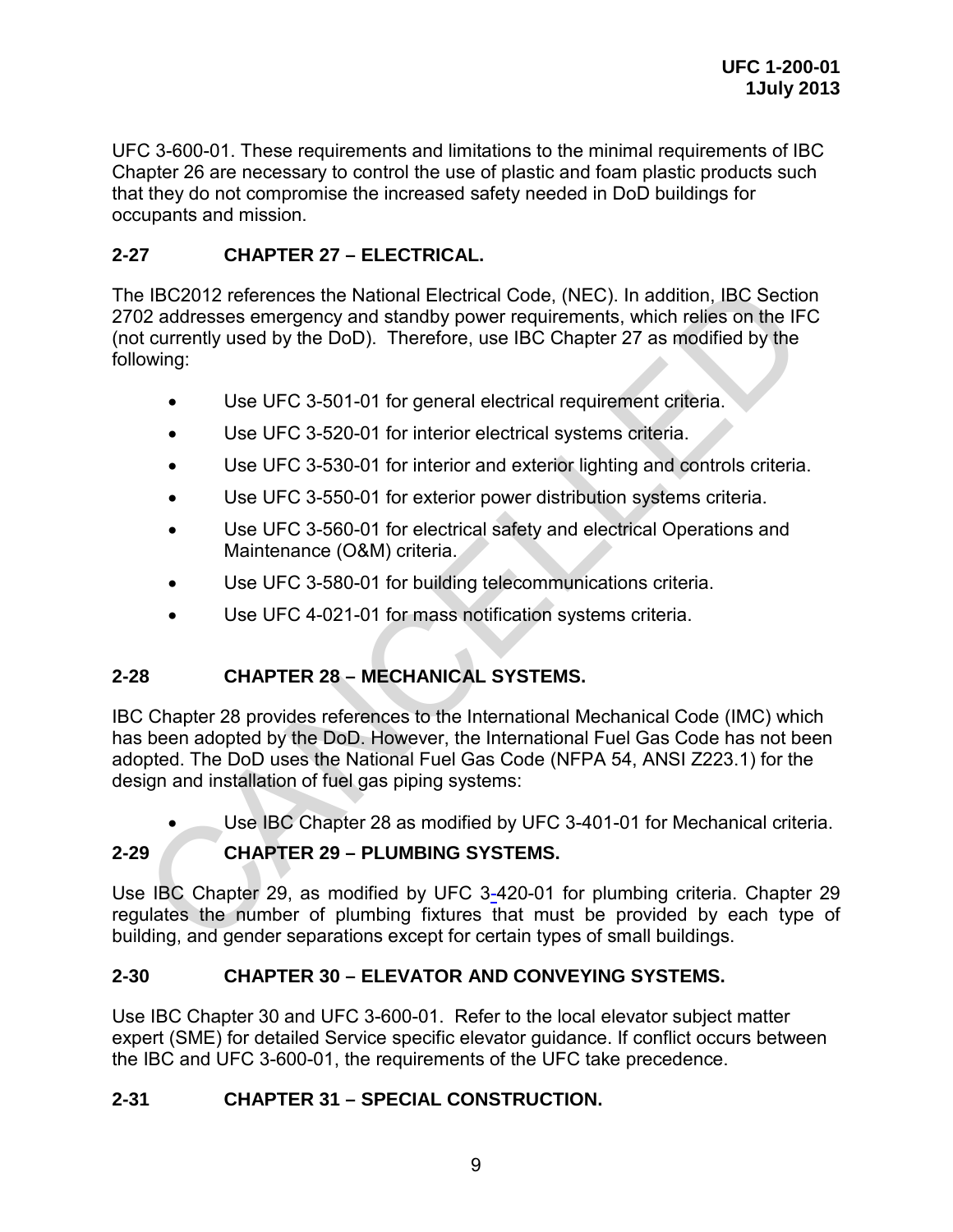Use IBC Chapter 31 for criteria for special building construction including membrane structures, temporary structures, pedestrian walkways and tunnels addressed in IBC Section 3104, automatic vehicular gates, awnings and canopies, marquees, signs, and towers and antennas.

## <span id="page-17-0"></span>**2-32 CHAPTER 32 – ENCROACHMENT INTO THE PUBLIC RIGHT-OF-WAY.**

Use IBC Chapter 32. Buildings and structures from time to time are designed to extend over a property line or into the public right of way. Local regulations outside the building usually set limits to such encroachments, and government criteria may perform the same function in various locations. Such military criteria should always take precedence over provisions of this chapter.

## <span id="page-17-1"></span>**2-33 CHAPTER 33 – SAFEGUARDS DURING CONSTRUCTION.**

Use IBC Chapter 33 and UFC 3-600-01. Chapter 33 provides safety requirements during construction and demolition of buildings and structures. If conflict occurs between the IBC, and UFC 3-600-01, the requirements of the UFC take precedence.

## <span id="page-17-2"></span>**2-34 CHAPTER 34 – EXISTING STRUCTURES.**

Use IBC Chapter 34, except as modified below. Provisions in Chapter 34 deal with alternative methods of compliance requirements when dealing with existing building constraints. This IBC chapter allows for a controlled departure from full compliance with the technical codes, without compromising the minimum standards of life safety and fire prevention of the rehabilitated building as required in the UFC 3-600-01. An example may be concerning fire escape requirements that differ in the UFC 3-600-01. e IBC Chapter 32. Buildings and structures from time to time are designed to exter a property line or into the public right of way. Local regulations outside the building tell limits to such enconchments, and government cr

- Use Section 3410 with UFC 3-600-01. If conflict occurs between Chapter 34 and UFC 3-600-01, the requirements of the UFC take precedence.
- Use IBC2012 Chapter 34 with UFC 3-310-04 for seismic evaluation and seismic rehabilitation of existing buildings.

## <span id="page-17-3"></span>**2-35 CHAPTER 35 – REFERENCED STANDARDS.**

Use IBC Chapter 35. Chapter 35 contains numerous references to standards that are used to regulate materials and methods of construction. It contains a comprehensive list of all standards that are referenced in the IBC. Also refer to IBC Chapter 1, Section 102.4 for a detailed explanation of applicability of referenced codes and standards.

## <span id="page-17-4"></span>**2-36 APPENDICES.**

Delete IBC2012 Appendices A through Appendix M.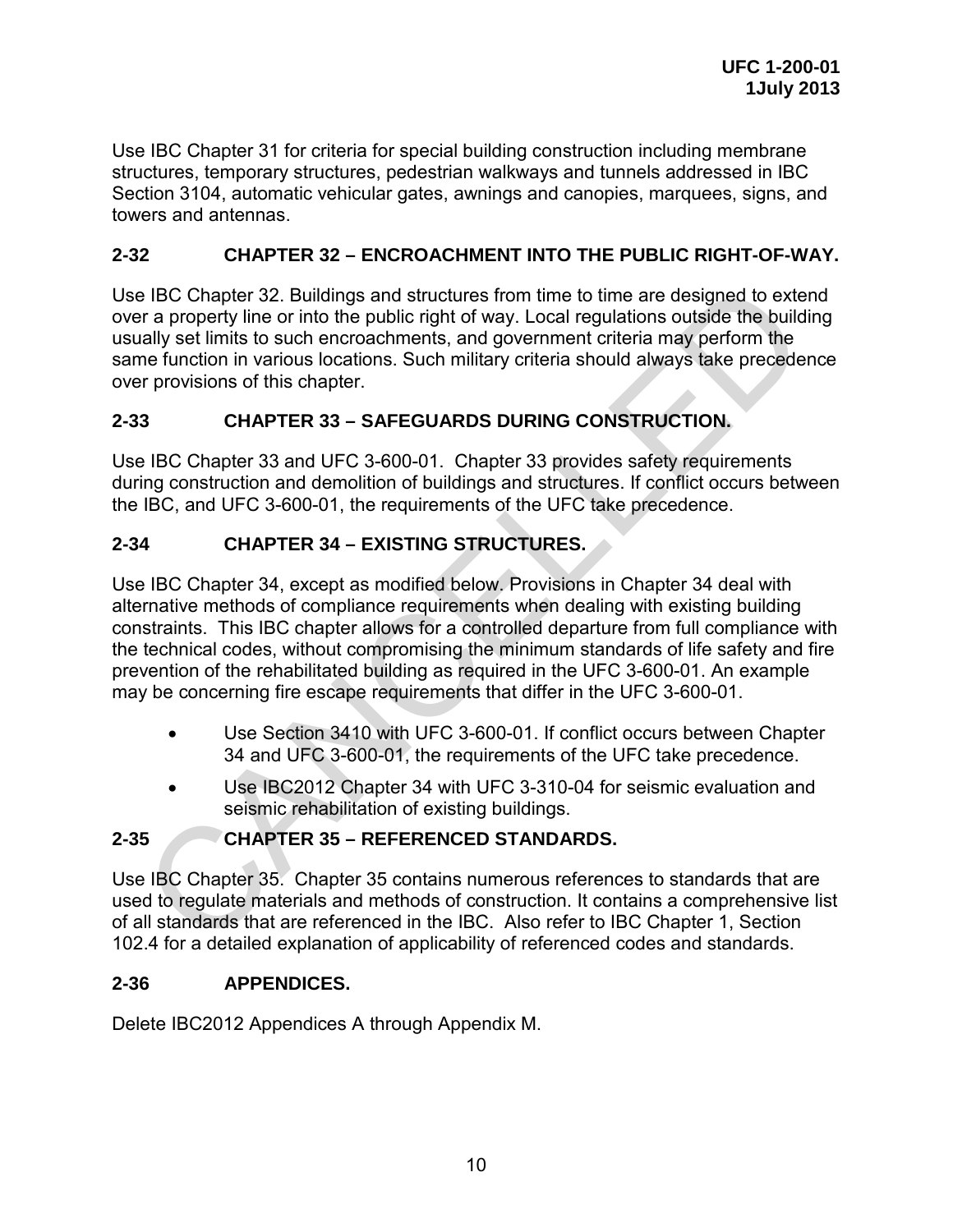## <span id="page-18-0"></span>**CHAPTER 3 OTHER CRITERIA**

In addition to the International Building Code as modified in Chapter 2 of this UFC, comply with the following criteria:

## <span id="page-18-1"></span>**3-1 HIGHER AUTHORITY MANDATES.**

Design and Construction must be in compliance with Public Laws (P.L.), Executive Orders (E.O.), Code of Federal Regulations (CFR), Department of Defense Instructions (DODI), and Department of Defense Directives (DODD) or other higher authority documents as applicable, as listed in MIL-STD-3007F, Appendix B.

## <span id="page-18-2"></span>**3-1.1 Vending Facilities for the Blind.**

Verify with the using activity the requirement to provide blind-operated vending facilities in compliance with the Randolph-Sheppard Act and DoD Instruction 1125.3. This requirement generally applies in buildings that are over 1,400 SM (15,000 SF) that will contain over 100 employees, but may also apply in other situations at the discretion of the using activity. isign and Construction must be in compliance with Public Laws (P.L.), Executive<br>
elers (E.D.), Code of Federal Regulations (GFR), Department of Defense Instruction<br>
DDI), and Department of Defense Directives (DODD) or othe

## <span id="page-18-3"></span>**3-2 UNIFIED FACILITY CRITERIA (UFC).**

Comply with the UFC (Latest Version) , FC, and other related criteria as noted herein

## <span id="page-18-4"></span>**3-2.1 Core UFC.**

Core UFC are criteria that provide requirements for the majority of traditional building systems that are prevalent on DoD facility construction projects. Core UFC also identify additional criteria such as Antiterrorism, High Performance, and Sustainable Building requirements mandated by law and policy. Comply with the Core UFC listed here, and other UFC identified in Appendix A as they are applicable.

- 1-200-02, High Performance and Sustainable Building Requirements
- 3-101-01, Architecture
- 3-110-03, Roofing
- 3-120-10, Interior Design
- 3-201-01, Civil Engineering
- 3-201-01 Landscape Architecture
- 3-210-10, Low Impact Development
- 3-220-01, Geotechnical Engineering
- 3-230-01, Water Storage, Distribution, and Transmission
- 3-230-03, Water Treatment
- 3-240-01, Wastewater Collection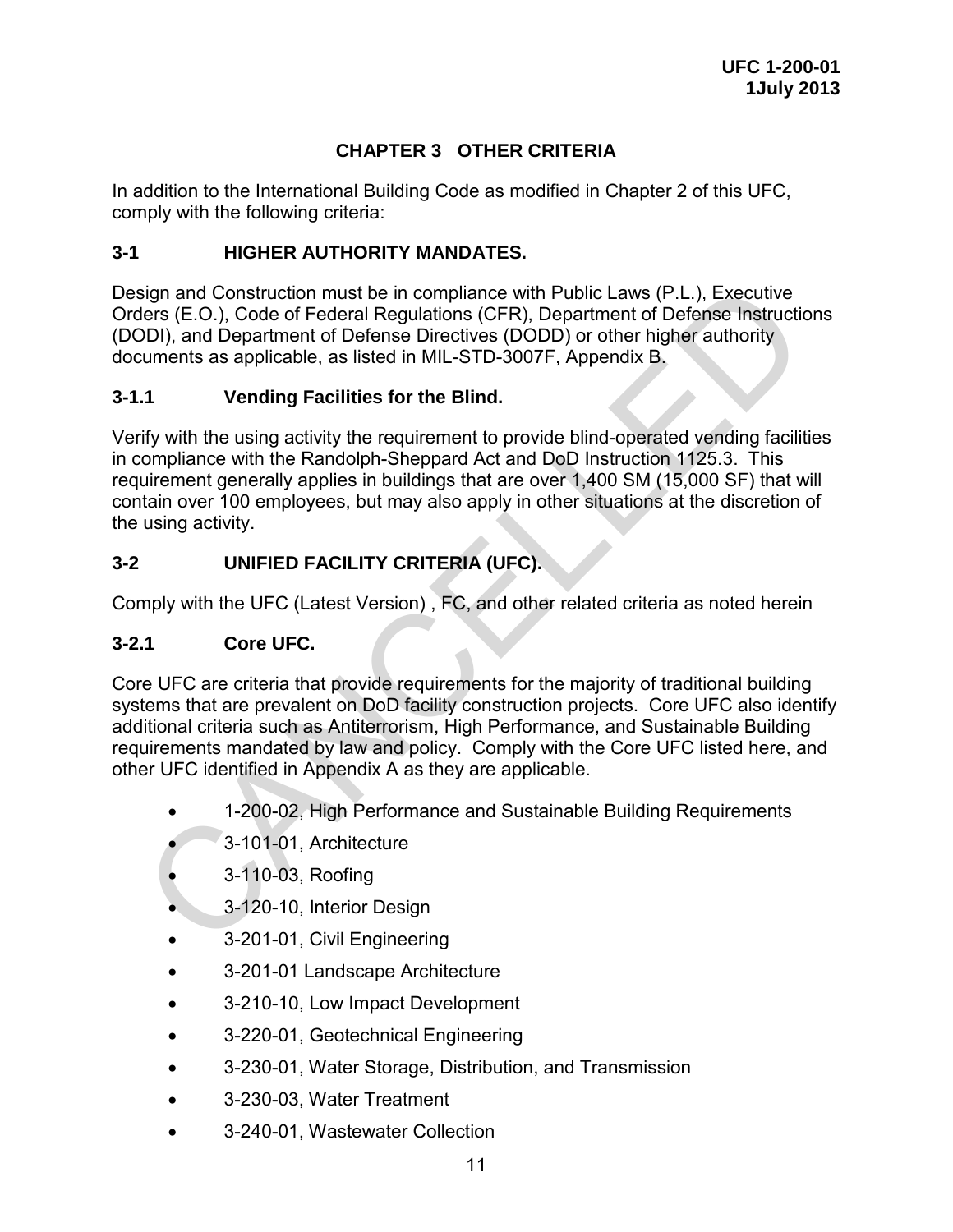- 3-301-01, Structural Engineering
- 3-310-04, Seismic Design for Buildings
- 3-401-01, Mechanical Engineering
- 3-410-01, Heating, Ventilating and Air Conditioning
- 3-420-01, Plumbing Systems
- 3-501-01, Electrical Engineering
- 3-520-01, Interior Electrical Systems
- 3-530-01, Design: Interior and Exterior Lighting and Controls
- 3-550-01, Exterior Electrical Power Distribution
- 3-560-01, Electrical Safety O&M
- 3-580-01, Telecommunications Building Cabling Systems Planning and Design
- 3-600-01, Fire Protection Engineering for Facilities
- 4-010-01, DoD Minimum Antiterrorism Standards for Buildings
- 4-010-02, DoD Minimum Antiterrorism Standoff Distances for Buildings (FOUO)
- 4-021-01, Design and O&M: Mass Notification Systems

## <span id="page-19-0"></span>**3-2.2 Other UFC.**

In addition to the "Core UFC", comply with other UFCs as applicable to the system, structure, or facility type defined in the scope of the construction project.

## <span id="page-19-1"></span>**3-3 FACILITY CRITIERIA (FC).**

The designation, "Facility Criteria (FC)" has been adopted for criteria that are not applicable to all DoD Components. This applies to facility-type documents only; for example: FC 4-721-10N "Navy and Marine Corps Unaccompanied Housing" which has a final "N" designation because it is used by the Navy, including its Component, the U.S. Marine Corps. FC provide functional requirements (i.e., defined in more detail by the users and operational needs of a particular facility type). Differences in functional requirements between DoD Components may exist due to differences in their policies and more specific operational needs. FC are applicable only to the DoD Component(s) indicated in the title, and are intended for use with unified technical requirements published in UFC. Comply with the FC for the designated facility type and the DoD Component. 3-501-01, Flectrical Engineering<br>
3-501-01, Electrical Engineering<br>
3-501-01, Electrical Engineering<br>
3-501-01, Electrical Systems<br>
3-530-01, Exterior Electrical Power Distribution<br>
3-560-01, Exterior Electrical Power Dist

## <span id="page-19-2"></span>**3-4 SPECIFICATION REQUIREMENTS.**

Use Unified Facilities Guide Specifications (UFGS) for all projects, including Design-Build design submittals, and in accordance with UFC 1-300-02. Download, use, and edit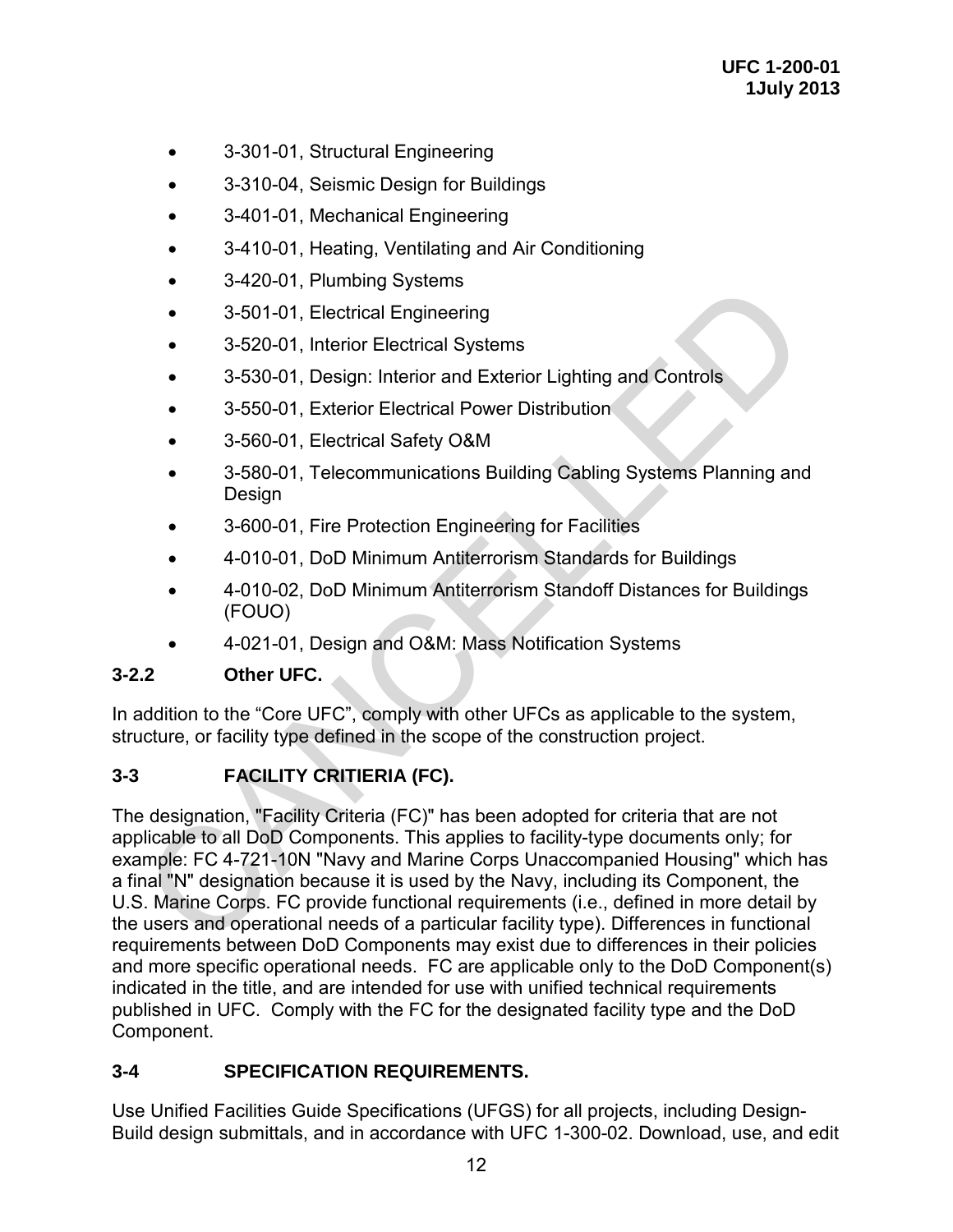the most current UFGS database available from the Whole Building Design Guide website at [http://www.wbdg.org/ccb/browse\\_cat.php?c=3.](http://www.wbdg.org/ccb/browse_cat.php?c=3) Modify and edit the UFGS as necessary to suit the work required by the specific project, including editing for metric or inch-pound and to reflect the latest proven technology, materials, and methods for the project. Follow Order of Precedence requirements for each Design-Agent on use of Regional, Agency, Unified, and Other guide specifications. Other guide specifications are only allowed as a basis for information when not available in the UFGS. These developed specifications must be provided in UFGS format and modified to meet the requirements of UFC 1-300-02.

## <span id="page-20-0"></span>**3-5 OTHER MILITARY CRITERIA.**

Military criteria other than those listed in this UFC may be applicable to specific types of structures, building systems, or building occupancies. Such structures, systems, or buildings must meet the additional requirements of applicable military criteria.

## <span id="page-20-1"></span>**3-5.1 Antiterrorism.**

Antiterrorism is defined as defensive measures used to reduce the vulnerability of individuals and property to terrorist acts. UFC 4-010-01 sets the minimum requirements for DoD buildings, and the Geographic Combatant Commander Antiterrorism Construction Standards address unique requirements specific to their area of responsibility. Refer to UFC 4-010-01 and the Geographic Combatant Commander Antiterrorism Construction Standards for the minimum antiterrorism requirements.

## <span id="page-20-2"></span>**3-5.2 Explosive Safety.**

This document does not contain requirements for explosives safety. Facilities that involve DoD Ammunition and Explosives (AE) storage, handling, maintenance, manufacture or disposal, as well as facilities within the explosives safety quantity distance (ESQD) arcs of AE facilities, must comply with the requirements found in DoD Manual 6055.09-M, as well as implementing Service criteria found in DA PAM 385-64 (Army), NAVSEA OP 5 (Navy and Marine Corps), and AFMAN 91-201 (Air Force). DoD facilities exposed to potential explosion effects from AE belonging to other nations are also required to meet DoD and Service explosives safety criteria. or and the product of a based on an anti-mode. The method of the product of the product of the product of UFCS format and modified to meet the unrements of UFC 1-300-02.<br> **CTHER MILITARY CRITERIA.**<br>
Internetting other than

- It is essential that the planning and design of new facilities, and occupation and renovation of existing AE-related facilities, or other facilities within ESQD arcs be accomplished in close coordination with knowledgeable explosives safety professionals in theater, or with the Services' Explosives Safety Centers. This coordination should occur as early as possible in the planning and design process to avoid issues or problems and to ensure compliance.
- Facility construction or use within ESQD arcs requires review for compliance with explosives safety criteria, and must have either an approved explosives safety site plan or an approved explosives safety deviation. Refer to the DoD Service documents mentioned above for further applicable guidance.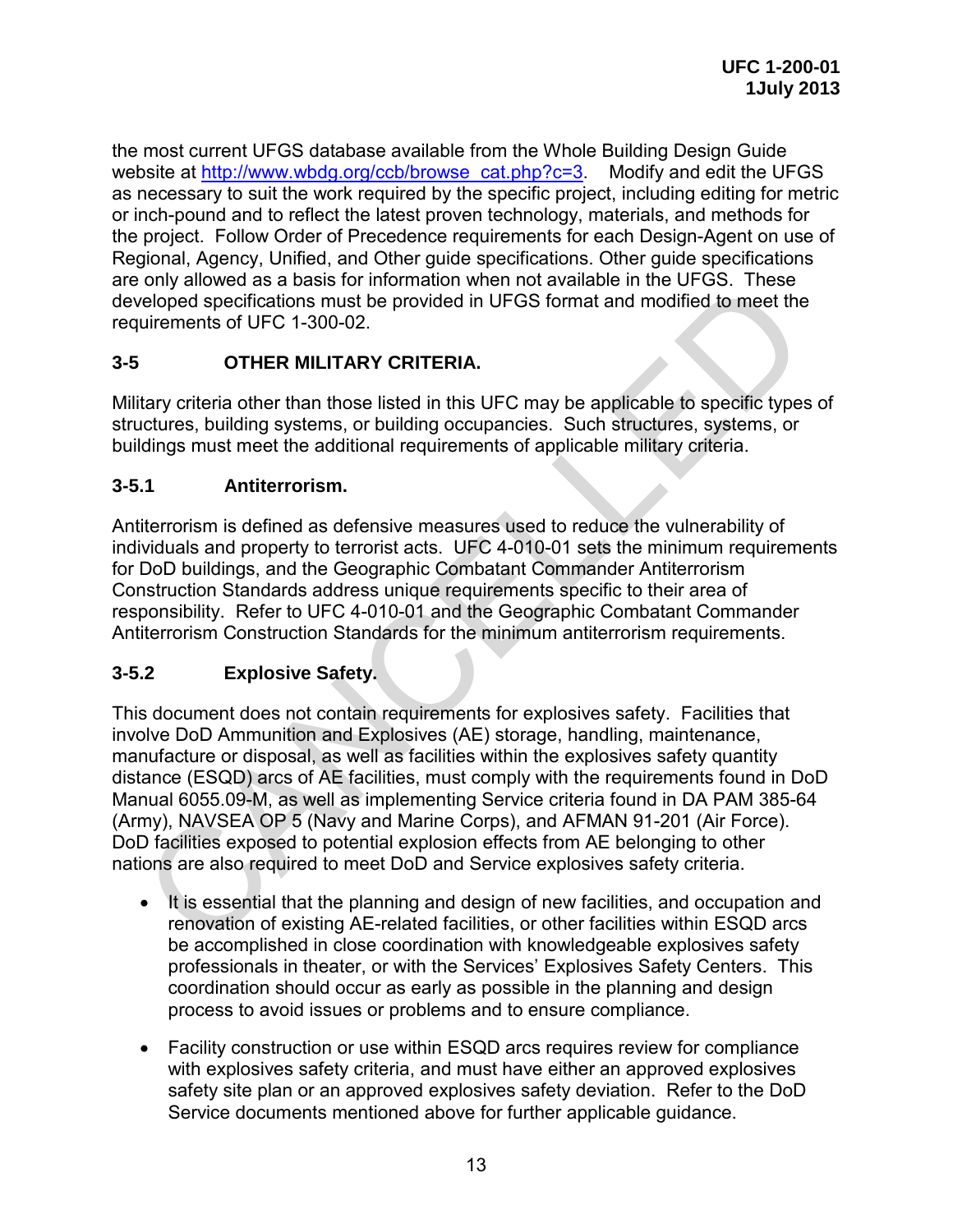## <span id="page-21-0"></span>**3-5.3 Physical Security.**

Physical security is defined as that part of security concerned with physical measures designed and placed to safeguard personnel; to prevent unauthorized access to installations, equipment, material and documents, to safeguard them against espionage, sabotage, damage, and theft. Many buildings require some level of physical security. When required, integrate physical measures into the site, building, room(s), or area(s) as applicable. The Intelligence Community (IC) and DoD documents requirements for physical security related to specific assets in IC and DoD publications, in directives, and in DoD instructions. The Services have related documents that implement the IC and DoD policy for the Services. Below are the main DoD and IC documents that contain the physical security requirements for the protection of specific DoD assets. This does not include the policy documents associated with the protection of nuclear and chemical assets.

| assets.                                                                                                                                           | as applicable. The Intelligence Community (IC) and DoD documents requirements for<br>physical security related to specific assets in IC and DoD publications, in directives, and<br>in DoD instructions. The Services have related documents that implement the IC and<br>DoD policy for the Services. Below are the main DoD and IC documents that contain<br>the physical security requirements for the protection of specific DoD assets. This does<br>not include the policy documents associated with the protection of nuclear and chemical                                                                                                                                                                                                                                                                                                                                                            |
|---------------------------------------------------------------------------------------------------------------------------------------------------|--------------------------------------------------------------------------------------------------------------------------------------------------------------------------------------------------------------------------------------------------------------------------------------------------------------------------------------------------------------------------------------------------------------------------------------------------------------------------------------------------------------------------------------------------------------------------------------------------------------------------------------------------------------------------------------------------------------------------------------------------------------------------------------------------------------------------------------------------------------------------------------------------------------|
|                                                                                                                                                   | Table 3-1 Policy Related to Physical Security                                                                                                                                                                                                                                                                                                                                                                                                                                                                                                                                                                                                                                                                                                                                                                                                                                                                |
| <b>Asset</b>                                                                                                                                      | <b>Policy and Documents</b>                                                                                                                                                                                                                                                                                                                                                                                                                                                                                                                                                                                                                                                                                                                                                                                                                                                                                  |
| Classified<br>Information                                                                                                                         | DoD 5200.1-R, DoD Information Security Program;<br>http://www.dtic.mil/whs/directives/corres/pub1.html                                                                                                                                                                                                                                                                                                                                                                                                                                                                                                                                                                                                                                                                                                                                                                                                       |
| Sensitive<br>Compartmented<br>Information (SCI)                                                                                                   | UFC 4-010-05, Sensitive Compartmented Information Facilities Planning, Design,<br>and Construction.<br>Intelligence Community Directive (ICD) 705, Sensitive Compartment Information<br><b>Facilities:</b><br>http://www.dni.gov/electronic reading room/ICD 705 SCIFs.pdf<br>Intelligence Community Standard Number 705-1 (ICS-705-1), Physical and<br>Technical Security Standards for Sensitive Compartmented Information<br>Facilities; http://www.wbdg.org/pdfs/dod at/ics 705 1.pdf<br>Intelligence Community Standard Number 705-2 (ICS 705-2), Standards for the<br>Accreditation and Reciprocal Use of Sensitive Compartmented<br>Information; http://www.wbdg.org/pdfs/dod at/ics 705 2.pdf<br>IC Tech Spec-for ICD/ICS 705, Technical Specifications for Construction and<br>Management of Sensitive Compartmented Information Facilities;<br>http://www.wbdg.org/pdfs/dod at/ic techspec 705.pdf |
| <b>Special Access</b><br>Program (SAP)<br>Information                                                                                             | JAFAN 6/9 Manual, Physical Security Standards for Special Access Program<br>Facilities; http://www.ncms-isp.org/documents/JANAF 6-0.pdf                                                                                                                                                                                                                                                                                                                                                                                                                                                                                                                                                                                                                                                                                                                                                                      |
| Arms, Ammunition<br>and Explosives                                                                                                                | DoD Manual 5100.76-M, Physical Security of Sensitive Conventional Arms,<br>Ammunition and Explosives;<br>http://www.dtic.mil/whs/directives/corres/pub1.html                                                                                                                                                                                                                                                                                                                                                                                                                                                                                                                                                                                                                                                                                                                                                 |
| <b>Weapons Systems</b><br>and Platforms<br><b>Bulk Petroleum</b><br>Products<br>Communications<br>Systems<br><b>Controlled Inventory</b><br>Items | DoD 5200.08-R, Physical Security Program;<br>http://www.dtic.mil/whs/directives/corres/pub1.html                                                                                                                                                                                                                                                                                                                                                                                                                                                                                                                                                                                                                                                                                                                                                                                                             |

## **Table 3-1 Policy Related to Physical Security**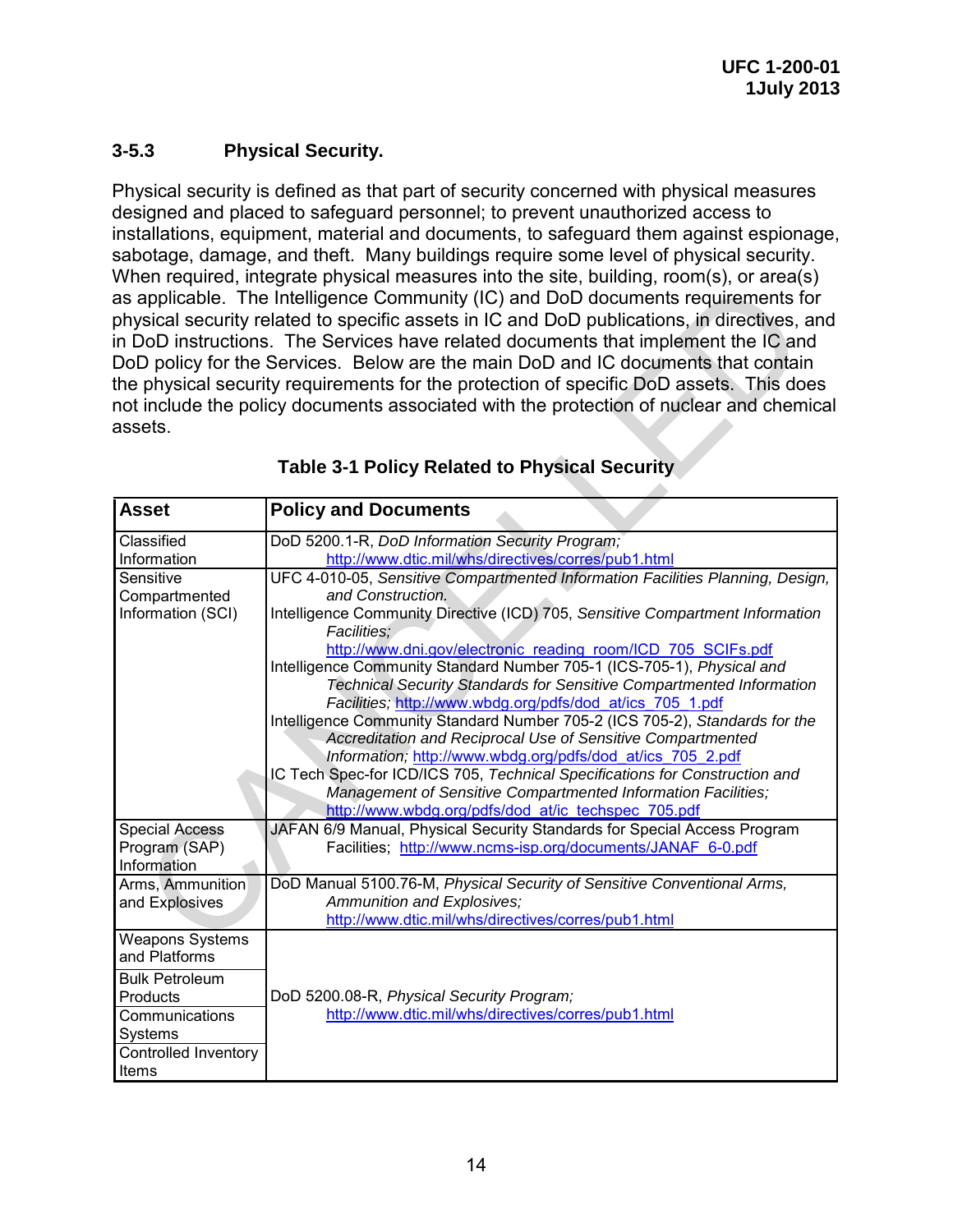#### <span id="page-22-0"></span>**APPENDIX A REFERENCES**

#### **AMERICAN SOCIETY OF CIVIL ENGINEERS**

[http://www.asce.org](http://www.asce.org/)

ASCE/SEI 41-13, Seismic Evaluation and Retrofit of Existing Buildings

#### **INTERNATIONAL CODE COUNCIL**

http://www.iccsafe.org

International Building Code, 2012

International Existing Building Code, 2012

## **NATIONAL FIRE PROTECTION ASSOCIATION**

[http://www.nfpa.org](http://www.nfpa.org/)

NFPA 1, Fire Code, 2012

NFPA 54, National Fuel Gas Code, 2012

NFPA 58, Liquefied Petroleum Code, 2012

## **NATIONAL INSTITUTE OF STANDARDS AND TECHNOLOGY**

ICSSC RP8/NIST GCR 11-917-12, Standards of Seismic Safety for Existing Federally Owned and Leased Buildings, http://www.wbdg.org/ccb/NIST/nist\_gcr11\_917\_12.pdf ERNATIONAL CODE COU[NC](http://www.wbdg.org/ccb/NIST/nist_gcr11_917_12.pdf)IL<br>
Continues and Existing Building Code, 2012<br>
TroNAL FIRE PROTECTION ASSOCIATION<br>
Communicational Existing Building Code, 2012<br>
PA 1, Fire Code, 2012<br>
PA 54, National Fuel Gas Code, 2012<br>
PA 54, Nati

#### **UNITED STATES AIR FORCE**

AFMAN 91-201, Explosives Safety Standards, http://www.e-publishing.af.mil

## **UNITED STATES ARMY**

DA PAM 385-64, Ammunition and Explosives Standards, http://acc.dau.mil/CommunityBrowser.aspx?id=237824

#### **UNITED STATES DEPARTMENT OF DEFENSE**

- ABA Accessibility Standard for Department of Defense Facilities, [http://www.access](http://www.access-board.gov/ada-aba/aba-standards-dod.cfm)[board.gov/ada-aba/aba-standards-dod.cfm](http://www.access-board.gov/ada-aba/aba-standards-dod.cfm)
- DOD Instruction Number 1125.03, Vending Facility Program for the Blind on DoD-Controlled Federal Property, <http://www.dtic.mil/directives/corres/pdf/112503p.pdf>
- DoD Manual 5100.76-M, Physical Security of Sensitive Conventional Arms, Ammunition and Explosives*,* <http://www.dtic.mil/whs/directives/corres/pub1.html>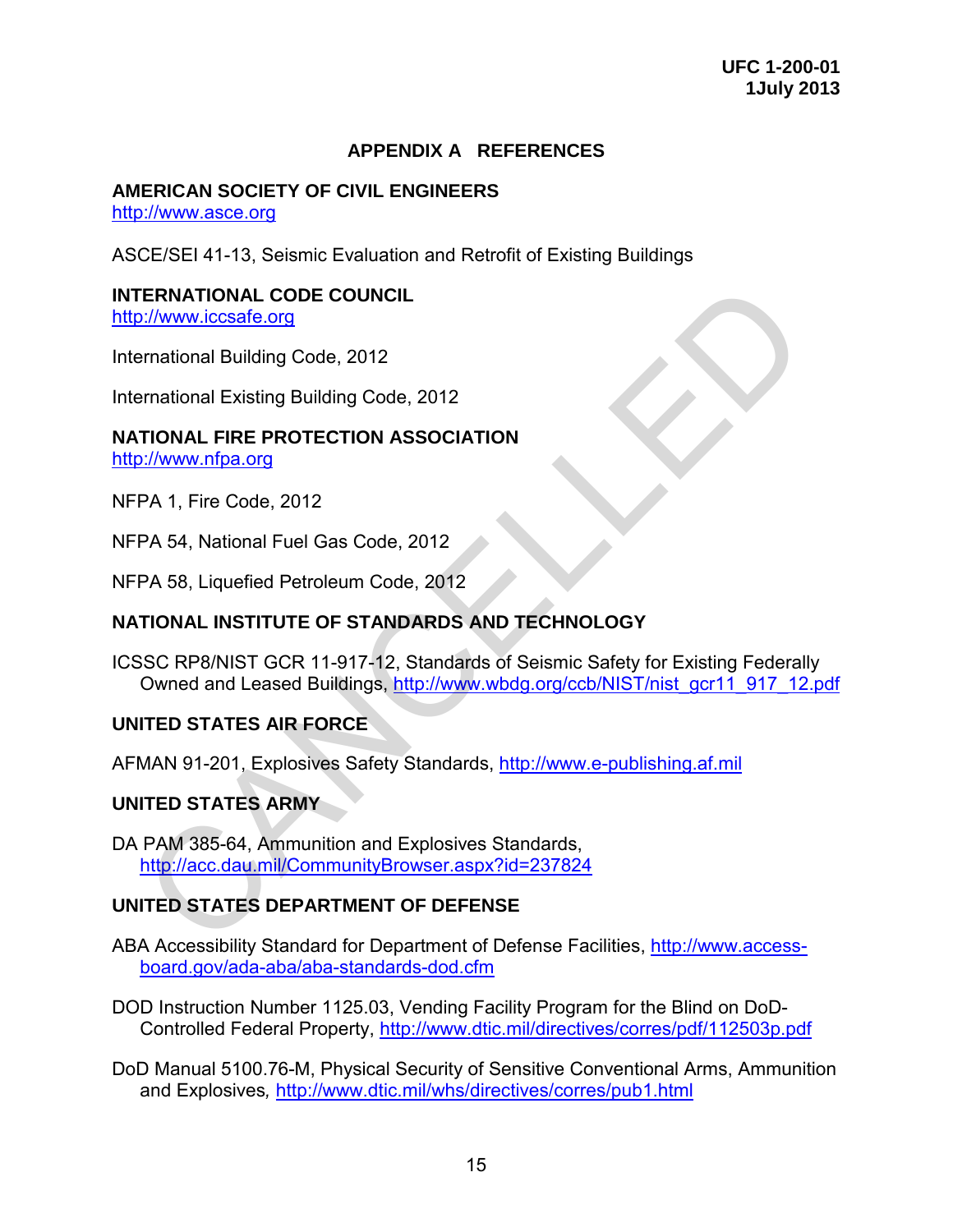- DoD Manual 5200.1, DoD Information Security Program, <http://www.dtic.mil/whs/directives/corres/pub1.html>
- DoD Manual 5200.08R, Physical Security Program, <http://www.dtic.mil/whs/directives/corres/pub1.html>
- DoD Manual 6055.09-M, DoD Ammunition and Explosives Safety Standards, http://www.dtic.mil/whs/directives/corres/html/605509m.html
- Intelligence Community Directive (ICD) 705, Sensitive Compartment Information Facilities (Effective: 26 May 2010), http://www.dni.gov /files/documents/ICD\_705\_SCIFs.pdf
- Intelligence Community Standard Number 705-1 (ICS-705-1), Physical and Technical Security Standards for Sensitive Compartmented Information Facilities, http://www.wbdg.org/pdfs/dod\_at/ics\_705\_1.pdf http://www.dtic.mil/whs/directives/corres/html/605509m.html<br>
elligence [C](http://www.wbdg.org/ccb/FEDMIL/std3007f.pdf)ommunity Directive (ICD) 705, Sensitive Compartment Information<br>
Facilitities ([E](http://www.wbdg.org/pdfs/dod_at/ic_techspec_705.pdf)ffective: 26 May 2010), http://www.dnl.gov<br>
difference Community Stand
- Intelligence Community Standard Number 705-2 (ICS 705-2), Standards for the Accreditation and Reciprocal Use of Sensitive Compartmented Information, http://www.wbdg.org/pdfs/dod\_at/ics\_705\_2.pdf
- IC Tech Spec-for ICD/ICS 705, Technical Specifications for Construction and Management of Sensitive Compartmented Information Facilities (Effective: 5 May 2011), http://www.wbdg.org/pdfs/dod\_at/ic\_techspec\_705.pdf
- JAFAN 6/9 Manual, Physical Security Standards for Special Access Program Facilities http://www.ncms-isp.org/documents/JANAF\_6-0.pdf
- Joint Publication JP 3.0.Joint Operations, http://www.dtic.mil/doctrine/new\_pubs/jp3\_0.pdf
- MIL-STD-3007F, Standard Practice for Unified Facilities Criteria and Unified Facilities Guide Specifications, 13 December 2006, http://www.wbdg.org/ccb/FEDMIL/std3007f.pdf

## **UNITED STATES DEPARTMENT OF DEFENSE, FACILITIES CRITERIA (FC) / UNIFIED FACILITIES CRITERIA (UFC)**

<http://dod.wbdg.org/>

- UFC 1-200-02, High Performance and Sustainable Building Requirements
- UFC 1-201-01, Non-Permanent DoD Facilities in Support of Military Operations
- UFC 1-201-02, Assessment of Existing Facilities for Use in Military Operations. This document is in production as of June 2013 with target completion September 2013.
- UFC 1-202-01, Host Nation Facilities in Support of Military Operations. This document is in production as of June 2013 with target completion September 2013.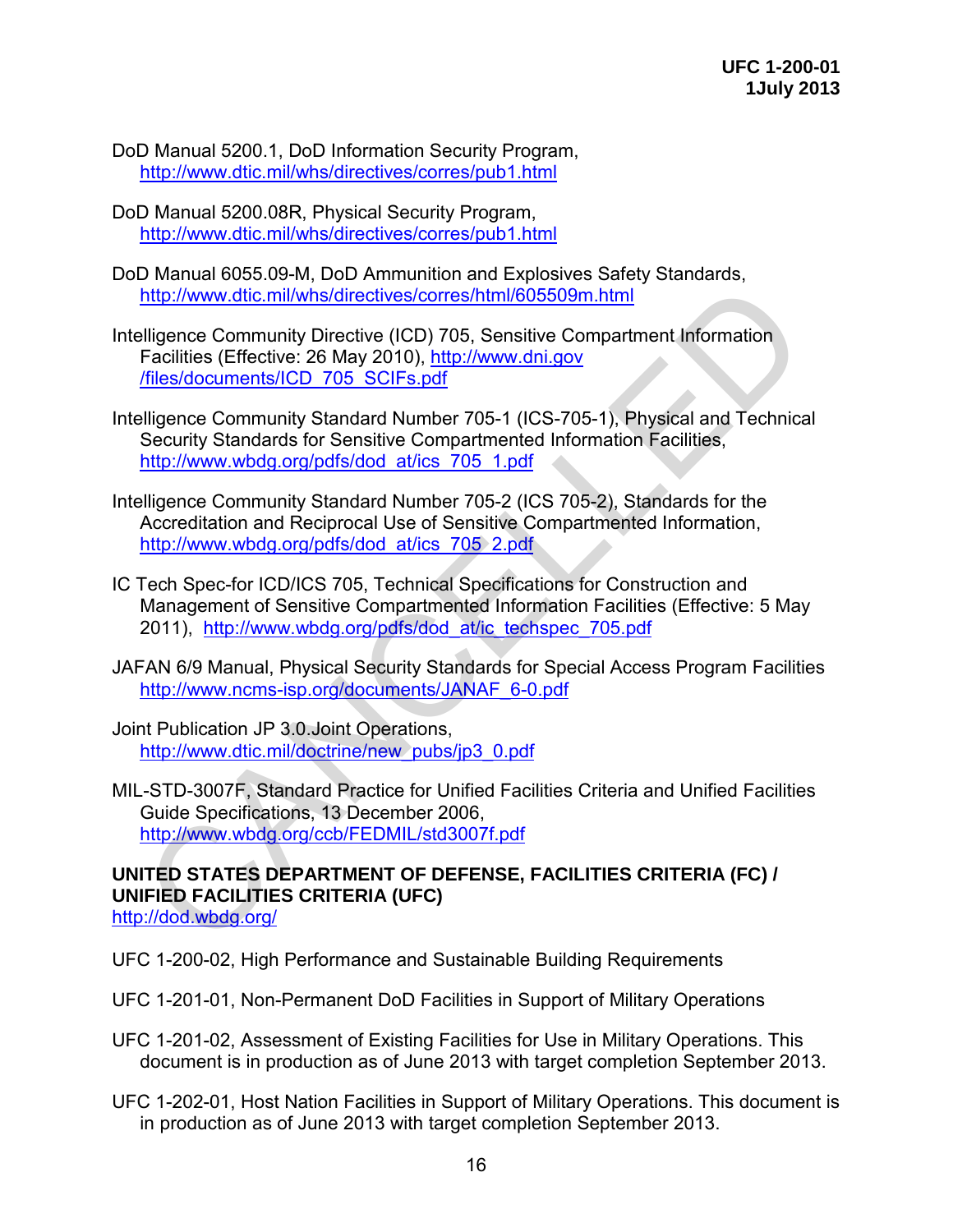- UFC 3-101-01, Architecture
- UFC 3-110-03, Roofing
- UFC 3-120-10, Interior Design
- UFC 3-201-01, Civil Engineering
- UFC 3-201-02, Landscape Architecture
- UFC 3-210-10, Low Impact Development
- UFC 3-220-01, Geotechnical Engineering
- UFC 3-230-01, Water Storage, Distribution, and Transmission
- UFC 3-230-03, Water Treatment
- UFC 3-240-01, Wastewater Collection
- UFC 3-301-01, Structural Engineering
- UFC 3-310-04, Seismic Design for Buildings
- UFC 3-400-02, Design: Engineering Weather Data
- UFC 3-401-01, Mechanical Engineering
- UFC 3-410-01, Heating, Ventilating, and Air Conditioning Systems. C 3-201-02, Landscape Architecture<br>
C 3-201-02, Landscape Architecture<br>
C 3-220-01, Geotechnical Engineering<br>
C 3-230-01, Water Storage, Distribution, and Transmission<br>
C 3-230-03, Water Treatment<br>
C 3-240-01, Wastewater C
- UFC 3-420-01, Plumbing Systems
- UFC 3-501-01, Electrical Engineering
- UFC 3-520-01, Interior Electrical Systems
- UFC 3-530-01, Design: Interior and Exterior Lighting and Controls
- UFC 3-550-01, Exterior Electrical Power Distribution
- UFC 3-560-01, Electrical Safety, O&M
- UFC 3-575-01, Lightning and Static Electricity Protection Systems
- UFC 3-580-01, Telecommunications Building Cabling Systems Planning and Design
- UFC 3-600-01, Fire Protection Engineering for Facilities
- UFC 4-010-01, DoD Minimum Antiterrorism Standards for Buildings